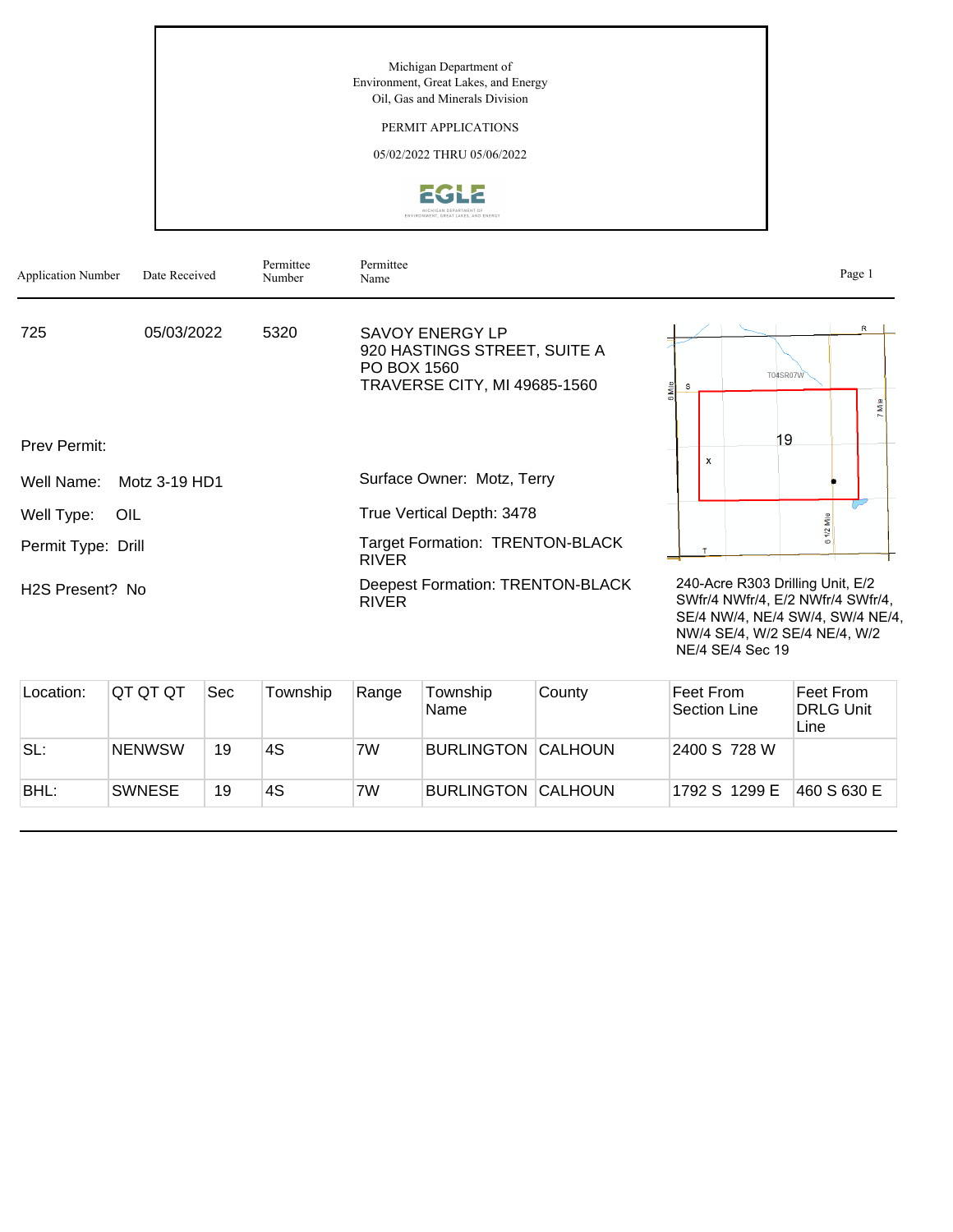

| <b>Application Number</b>     | Date Received     |     | Permittee<br>Number | Permittee<br>Name |                                                     |                                     |                                                    | Page 2                                |
|-------------------------------|-------------------|-----|---------------------|-------------------|-----------------------------------------------------|-------------------------------------|----------------------------------------------------|---------------------------------------|
| 728                           | 05/04/2022        |     | 104                 |                   | 13685 S WEST BAYSHORE DR<br>TRAVERSE CITY, MI 49684 | <b>WEST BAY EXPLORATION COMPANY</b> |                                                    | <b>Weissy</b>                         |
|                               |                   |     |                     |                   |                                                     |                                     | 14                                                 | $\mathbf{x}$                          |
| Prev Permit:                  |                   |     |                     |                   |                                                     |                                     |                                                    | <b>T20NR03W</b>                       |
| Well Name:                    | <b>Smith 1-14</b> |     |                     |                   | Surface Owner: Rose Smith                           |                                     |                                                    |                                       |
| Well Type:                    | OIL               |     |                     |                   | True Vertical Depth: 4150                           |                                     |                                                    |                                       |
| Permit Type: Drill            |                   |     |                     |                   | <b>Target Formation: DUNDEE</b>                     |                                     |                                                    |                                       |
| H <sub>2</sub> S Present? Yes |                   |     |                     |                   | <b>Deepest Formation: DUNDEE</b>                    |                                     | 80-Acre R303 Drilling Unit, S/2<br>NE/4 Section 14 |                                       |
| Location:                     | QT QT QT          | Sec | Township            | Range             | Township<br>Name                                    | County                              | Feet From<br><b>Section Line</b>                   | Feet From<br><b>DRLG Unit</b><br>Line |
| SL:                           | <b>NWSENE</b>     | 14  | <b>20N</b>          | 3W                | <b>FRANKLIN</b>                                     | <b>CLARE</b>                        | 1988 N 932 E                                       |                                       |
| BHL:                          | <b>SESWNE</b>     | 14  | 20N                 | 3W                | <b>FRANKLIN</b>                                     | <b>CLARE</b>                        | 2223 N 1413 E                                      | 434 S 1240 W                          |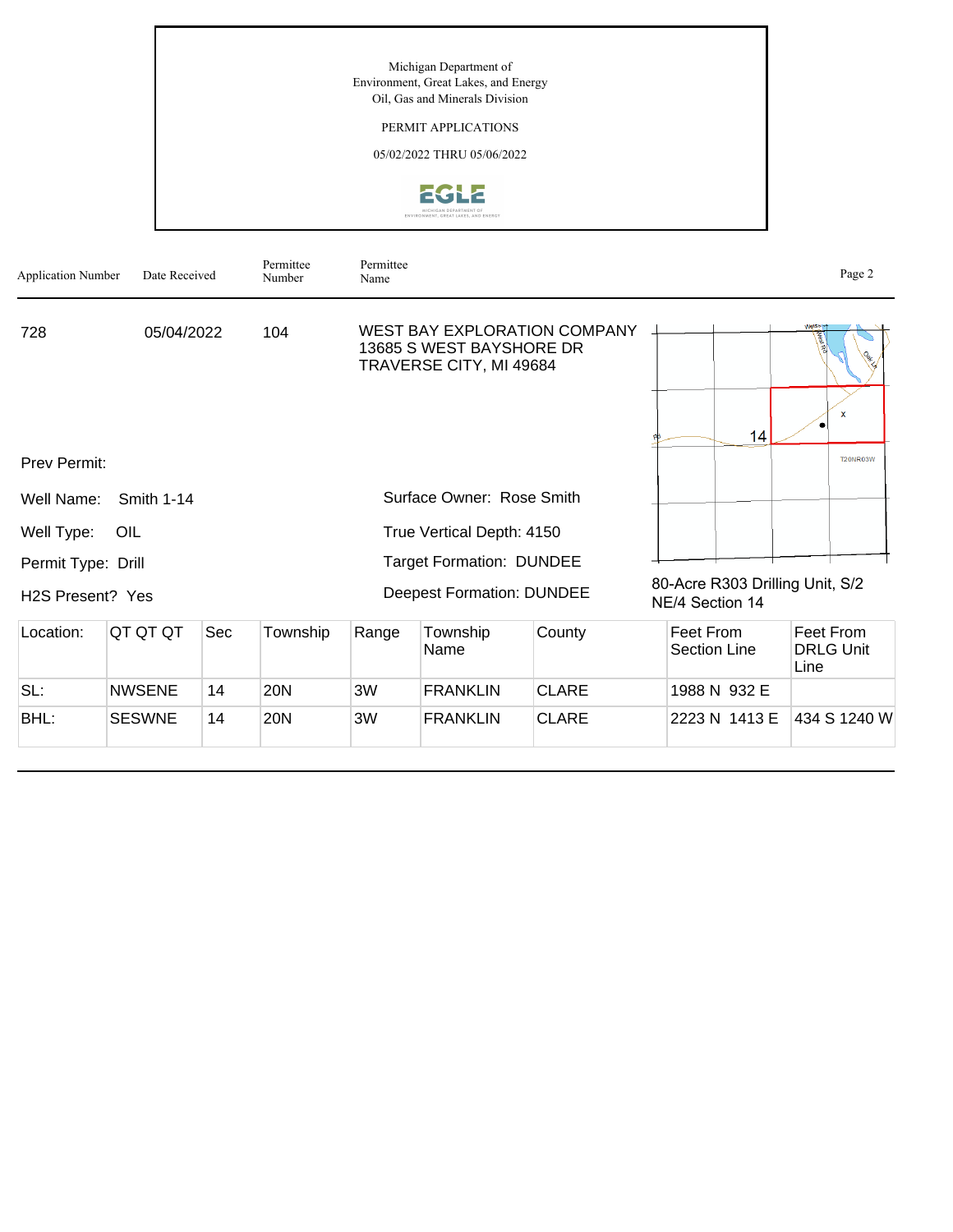PERMIT APPLICATIONS



| <b>Application Number</b>     | Date Received |     | Permittee<br>Number | Permittee<br>Name  |                                                                     |                 |                                                 | Page 3                                |
|-------------------------------|---------------|-----|---------------------|--------------------|---------------------------------------------------------------------|-----------------|-------------------------------------------------|---------------------------------------|
| 729                           | 05/06/2022    |     | 8139                | <b>COMPANY LLC</b> | MUSKEGON OPERATING<br>1425 S MISSION RD<br>MOUNT PLEASANT, MI 48858 |                 | <b>T15NR06W</b><br>31                           | <b>Indan</b> dre                      |
| <b>Prev Permit:</b>           |               |     |                     |                    |                                                                     |                 |                                                 |                                       |
| Well Name:                    | Hebner 1-31   |     |                     |                    | Surface Owner: Cynthia Hebner                                       |                 |                                                 |                                       |
| Well Type:                    | OIL           |     |                     |                    | True Vertical Depth: 4047                                           |                 |                                                 |                                       |
| Permit Type: Drill            |               |     |                     |                    | <b>Target Formation: DUNDEE</b>                                     |                 |                                                 |                                       |
| H <sub>2</sub> S Present? Yes |               |     |                     | <b>ANHY</b>        | <b>Deepest Formation: DETROIT RIVER</b>                             |                 | 160-Acre R303 Drilling Unit, SW/4<br>Section 31 |                                       |
| Location:                     | QT QT QT      | Sec | Township            | Range              | Township<br>Name                                                    | County          | Feet From<br><b>Section Line</b>                | Feet From<br><b>DRLG Unit</b><br>Line |
| SL:                           | <b>NESWSW</b> | 31  | 15N                 | 6W                 | <b>SHERMAN</b>                                                      | <b>ISABELLA</b> | 1066 S 660 W                                    | 1066 S 660W                           |
| BHL:                          | <b>NESWSW</b> | 31  | <b>15N</b>          | 6W                 | SHERMAN                                                             | <b>ISABELLA</b> | 1066 S 660 W                                    | 1066 S 660 W                          |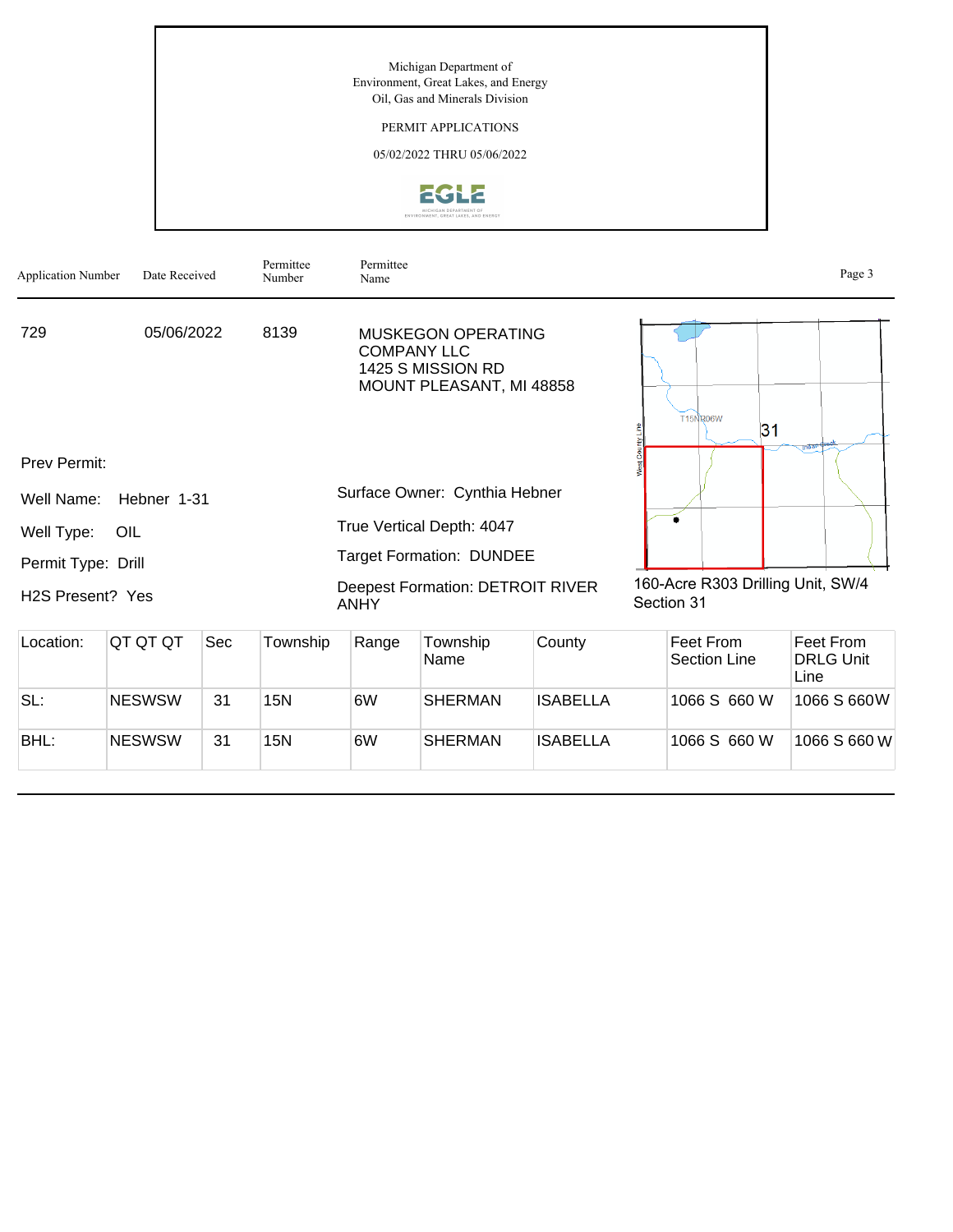PERMIT APPLICATIONS



| <b>Application Number</b> | Date Received             |     | Permittee<br>Number | Permittee<br>Name |                                                                                                       |                                        |                                                | Page 4                                |
|---------------------------|---------------------------|-----|---------------------|-------------------|-------------------------------------------------------------------------------------------------------|----------------------------------------|------------------------------------------------|---------------------------------------|
| 730                       | 05/04/2022                |     | 5320                | PO BOX 1560       | <b>SAVOY ENERGY LP</b><br>920 HASTINGS STREET, SUITE A<br>TRAVERSE CITY, MI 49685-1560                |                                        | 【 \$15NR13W                                    | 6 Mile<br>X                           |
|                           | Prev Permit: 57785, 61421 |     |                     |                   |                                                                                                       |                                        |                                                |                                       |
| Well Name:                | USA Lincoln 1-4 HD1       |     |                     |                   | Surface Owner: Federal                                                                                |                                        |                                                |                                       |
| Well Type:                | GAS                       |     |                     |                   | True Vertical Depth: 5810                                                                             |                                        |                                                |                                       |
| Permit Type: Reentry      |                           |     |                     |                   | Target Formation: BURNT BLUFF                                                                         |                                        |                                                |                                       |
| H2S Present? No           |                           |     |                     |                   | Deepest Formation: BURNT BLUFF                                                                        |                                        | 640-Acre R303 Drilling Unit,<br>Section 4      |                                       |
| Location:                 | QT QT QT                  | Sec | Township            | Range             | Township<br>Name                                                                                      | County                                 | Feet From<br><b>Section Line</b>               | Feet From<br><b>DRLG Unit</b><br>Line |
| SL:                       | <b>NENWNE</b>             | 4   | 14N                 | <b>13W</b>        | <b>LINCOLN</b>                                                                                        | <b>NEWAYGO</b>                         | 430 N 1461 E                                   |                                       |
| BHL:                      | <b>NWNWSE</b>             | 4   | 14N                 | <b>13W</b>        | <b>LINCOLN</b>                                                                                        | <b>NEWAYGO</b>                         | 1995 S 2043 E                                  | 1995 S 2043E                          |
| 731                       | 05/06/2022                |     | 5320                |                   | <b>SAVOY ENERGY LP</b><br>920 HASTINGS STREET, SUITE A<br>PO BOX 1560<br>TRAVERSE CITY, MI 49685-1560 |                                        |                                                |                                       |
| Prev Permit:              |                           |     |                     |                   |                                                                                                       |                                        |                                                | 26                                    |
| Well Name:                | Korn 1-26                 |     |                     | Linda             | Surface Owner: Korn, Norman and                                                                       |                                        |                                                |                                       |
| Well Type:                | OIL                       |     |                     |                   | True Vertical Depth: 3750                                                                             |                                        |                                                |                                       |
| Permit Type: Drill        |                           |     |                     | <b>RIVER</b>      |                                                                                                       | <b>Target Formation: TRENTON-BLACK</b> |                                                |                                       |
| H2S Present? No           |                           |     |                     |                   | Deepest Formation: GLENWOOD                                                                           |                                        | 40-Acre Drilling Unit, SW/4 SW/4<br>Section 26 |                                       |
| Location:                 | QT QT QT                  | Sec | Township            | Range             | Township<br>Name                                                                                      | County                                 | Feet From<br>Section Line                      | Feet From<br><b>DRLG Unit</b><br>Line |

| SL:<br><b>SWSWSW</b>  |    |    |    |               |                |             |             |
|-----------------------|----|----|----|---------------|----------------|-------------|-------------|
|                       | 26 | 4S | 8W | <b>ATHENS</b> | <b>CALHOUN</b> | 525 S 375 W | 525 S 375 W |
| BHL:<br><b>SWSWSW</b> | 26 | 4S | 8W | <b>ATHENS</b> | <b>CALHOUN</b> | 525 S 375 W | 525 S 375 W |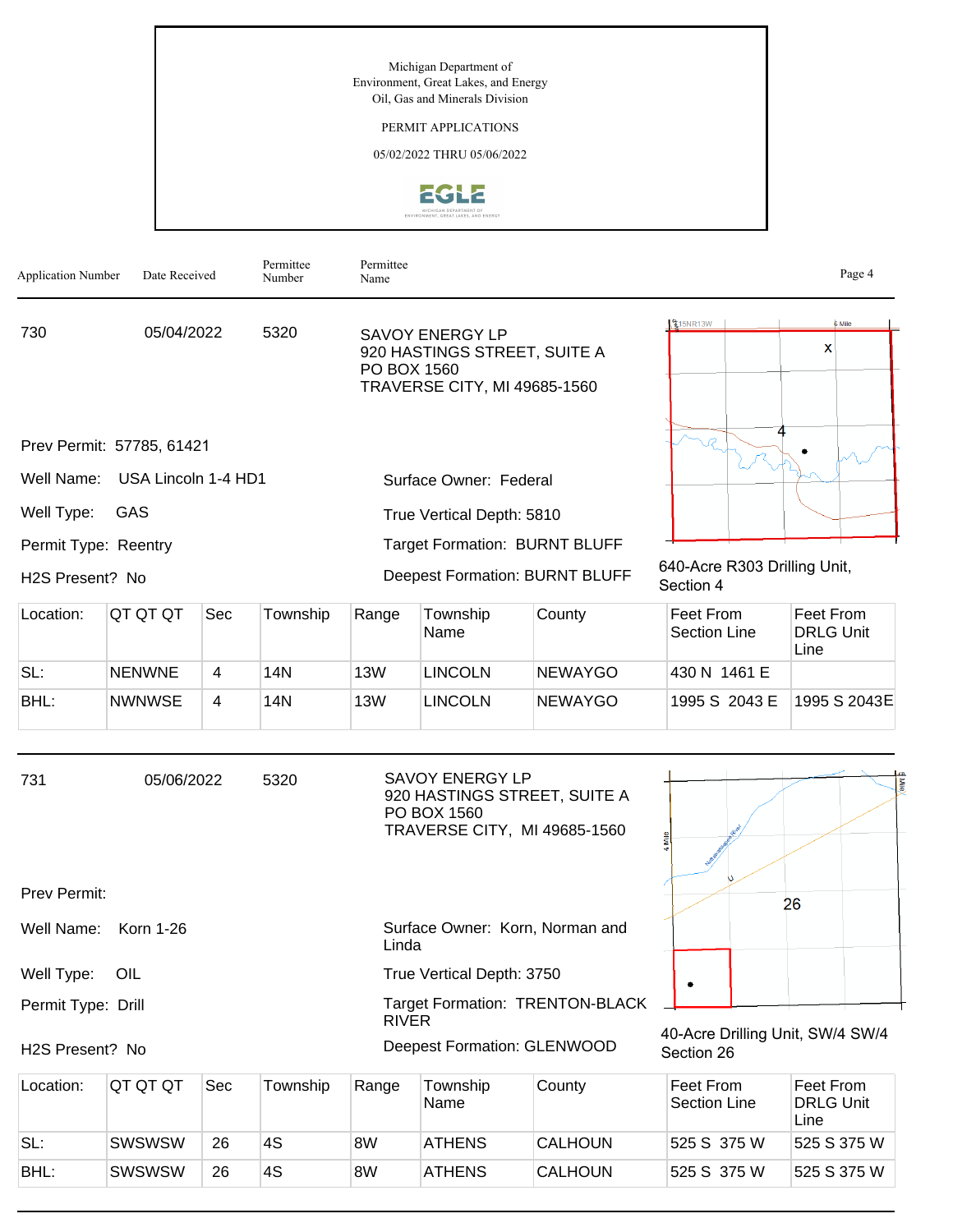PERMIT APPLICATIONS



| <b>Application Number</b>     | Date Received    |     | Permittee<br>Number | Permittee<br>Name |                                                                                                  |                                         |                                  |                                 |                                       | Page 5       |
|-------------------------------|------------------|-----|---------------------|-------------------|--------------------------------------------------------------------------------------------------|-----------------------------------------|----------------------------------|---------------------------------|---------------------------------------|--------------|
| 732                           | 05/06/2022       |     | 8139                |                   | <b>MUSKEGON OPERATING</b><br><b>COMPANY LLC</b><br>1425 S MISSION RD<br>MOUNT PLEASANT, MI 48858 |                                         |                                  |                                 | Pakes                                 |              |
|                               |                  |     |                     |                   |                                                                                                  |                                         | <b>Duckland</b>                  | <b>T10NR08W</b>                 | 11                                    |              |
| <b>Prev Permit:</b>           |                  |     |                     |                   |                                                                                                  |                                         |                                  |                                 |                                       |              |
| Well Name:                    | Christensen 2-11 |     |                     |                   | Surface Owner: Ray Christensen                                                                   |                                         |                                  |                                 |                                       |              |
| Well Type:                    | OIL              |     |                     |                   | True Vertical Depth: 3450                                                                        |                                         |                                  |                                 |                                       |              |
| Permit Type: Drill            |                  |     |                     |                   | <b>Target Formation: DUNDEE</b>                                                                  |                                         |                                  |                                 |                                       |              |
| H <sub>2</sub> S Present? Yes |                  |     |                     | <b>ANHY</b>       |                                                                                                  | <b>Deepest Formation: DETROIT RIVER</b> | NE/4 Section 11                  | 80-Acre R303 Drilling Unit, E/2 |                                       |              |
| Location:                     | QT QT QT         | Sec | Township            | Range             | Township<br>Name                                                                                 | County                                  | Feet From<br><b>Section Line</b> |                                 | Feet From<br><b>DRLG Unit</b><br>Line |              |
| SL:                           | <b>SWNENE</b>    | 11  | <b>10N</b>          | 8W                | <b>MONTCALM</b>                                                                                  | <b>MONTCALM</b>                         |                                  | 1076 N 880 E                    |                                       | 1076 N 467 W |
| BHL:                          | <b>SWNENE</b>    | 11  | <b>10N</b>          | 8W                | <b>MONTCALM</b>                                                                                  | <b>MONTCALM</b>                         |                                  | 1076 N 880 E                    |                                       | 1076 N 467W  |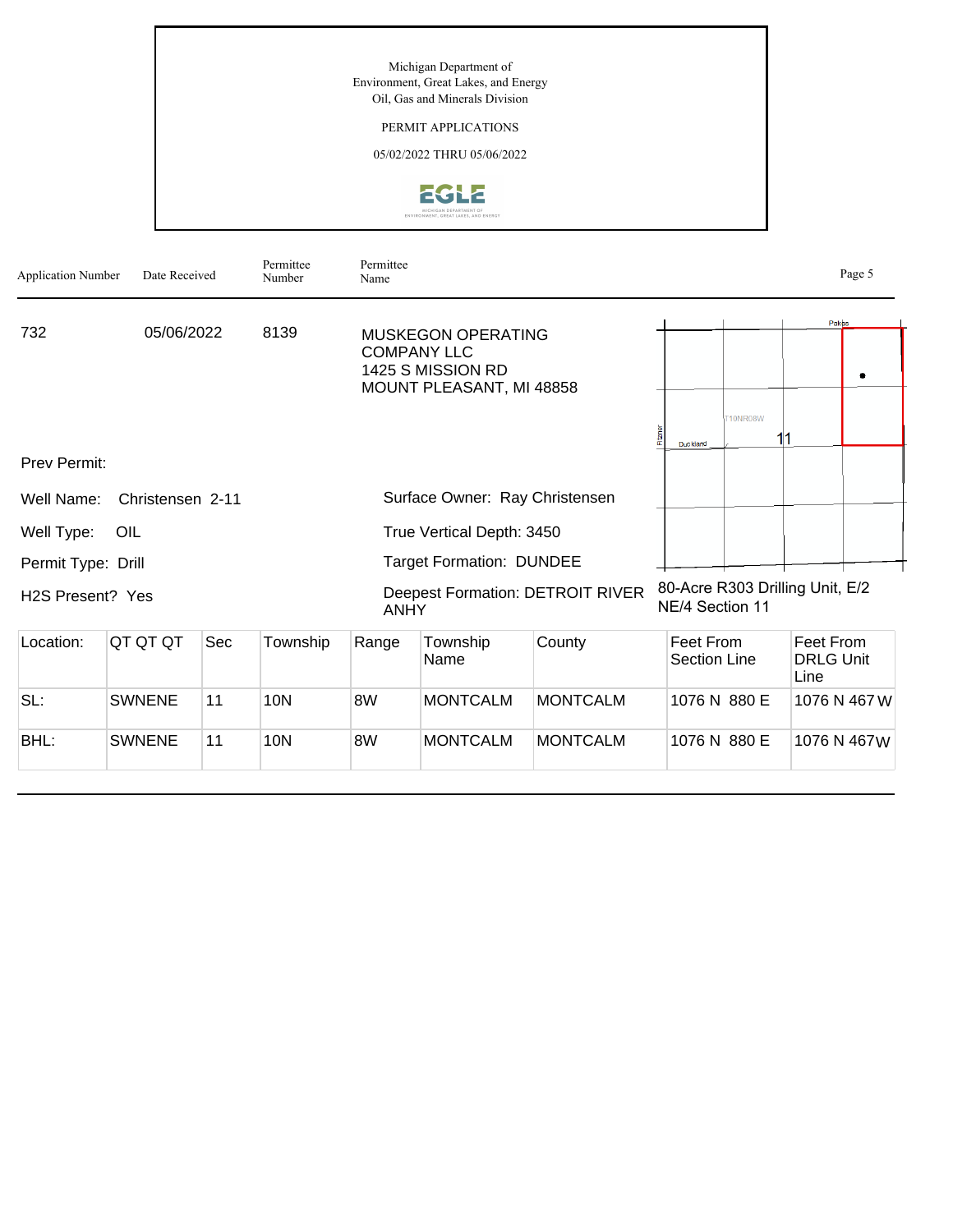Michigan Department of Environment, Great Lakes, and Energy Oil, Gas and Minerals Division PERMIT LIST 05/02/2022 THRU 05/06/2022 **EGLE** Permittee Permit Number Issue Date Permittee<br>Number Name FEDERATED OIL AND GAS 61608 5/6/2022 4934 PROPERTIES INC Nolfe PO BOX 946 TRAVERSE CITY, MI 49685-0946  $31$ API Well No: 21-011-62009-00-00 T19NR05E

Prev Permit:

Well Name: RATAJCZAK 1-31

Well Type: Oil Well

Permit Type: Drill

H2S Present? No

| Location: | IQT QT QT     | Sec | Township | Range | Township<br>Name | County        | Feet From<br>Section Line   | Feet From<br><b>DRLG Unit</b><br>Line |
|-----------|---------------|-----|----------|-------|------------------|---------------|-----------------------------|---------------------------------------|
| SL:       | <b>SWNESW</b> | 31  | 19N      | 5E    | <b>ARENAC</b>    | <b>ARENAC</b> | 1564 S 1616 W               |                                       |
| BHL:      | <b>SWNESW</b> | 31  | 19N      | 5E    | <b>ARENAC</b>    | ARENAC        | 1564 S 1616 W 1071 N 1020 E |                                       |

True Vertical Depth: 2900FT Target Formation: DUNDEE

Deepest Formation: DUNDEE

Surface Owner: CRAIG RATAJCZAK

| 61609        | 5/6/2022                        | 6310 | <b>CORE ENERGY LLC</b><br>1011 NOTEWARE DRIVE<br>TRAVERSE CITY, MI 49686 |                 |   |    |
|--------------|---------------------------------|------|--------------------------------------------------------------------------|-----------------|---|----|
|              | API Well No: 21-137-62014-00-00 |      |                                                                          | <b>T31NR02W</b> | x |    |
| Prev Permit: |                                 |      |                                                                          | 35              |   | 36 |
|              | Well Name: DOVER 36 UNIT 4-36   |      | Surface Owner: Diamond Petroleum LLC                                     |                 |   |    |
|              |                                 |      | True Vertical Depth: 5840FT                                              |                 |   |    |
| Well Type:   | Oil Well                        |      |                                                                          |                 |   |    |

Permit Type: Drill

H2S Present? No

Target Formation: NIAGARAN BROWN Deepest Formation: NIAGARAN GRAY



(A) 14-6-96

160-Acre R303 Drilling Unit, SW/4

 $\bullet$ 

Section 31

Page 1

Location: QT QT QT Sec Township Range Township Name County Feet From Section Line Feet From DRLG Unit Line SL: SWSWNW 36 31N 2W DOVER OTSEGO 2486 N 2323 E BHL: SENESE 35 31N 2W DOVER OTSEGO 1719 N 86 E 427 N 1230 W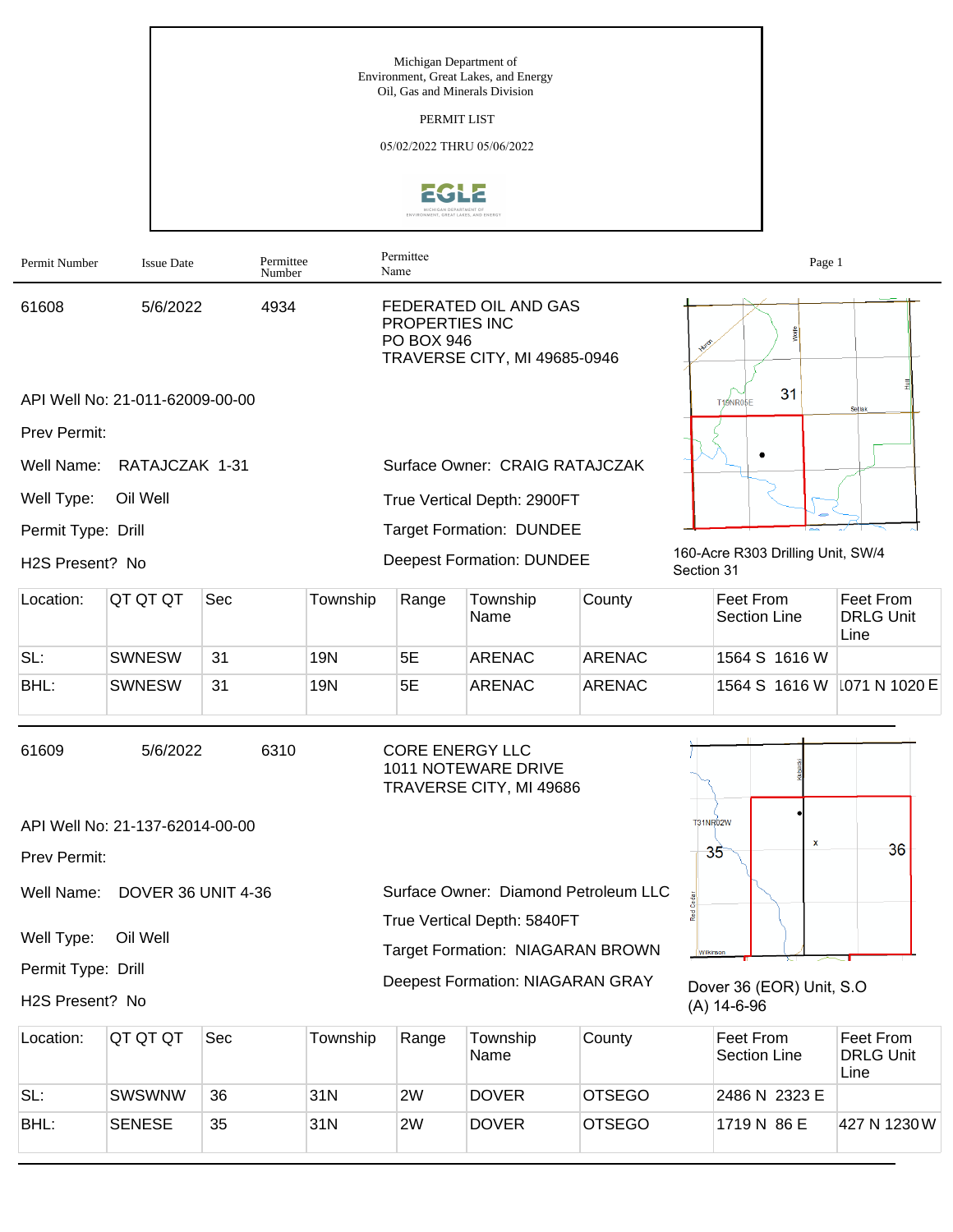PERMIT LIST



| Permit Number                 | <b>Issue Date</b>               | Permittee<br>Number |          | Permittee<br>Name  |                                                                         |                |            | Page 2                            |                                       |
|-------------------------------|---------------------------------|---------------------|----------|--------------------|-------------------------------------------------------------------------|----------------|------------|-----------------------------------|---------------------------------------|
| 61610                         | 5/6/2022                        | 70                  |          | <b>CORPORATION</b> | <b>TRENDWELL ENERGY</b><br>10 E BRIDGE ST STE 200<br>ROCKFORD, MI 49341 |                |            | $\mathbf{x}$                      | Behling                               |
|                               | API Well No: 21-075-62005-00-00 |                     |          |                    |                                                                         |                |            |                                   |                                       |
| <b>Prev Permit:</b>           |                                 |                     |          |                    |                                                                         |                |            | 20                                |                                       |
| Well Name:                    | WETZEL 1-20                     |                     |          | Wetzel             | Surface Owner: Orien and Jo Ann                                         |                |            | Warner                            |                                       |
| Well Type:                    | Oil Well                        |                     |          |                    | True Vertical Depth: 4595FT                                             |                |            |                                   |                                       |
| Permit Type: Drill            |                                 |                     |          | <b>RIVER</b>       | Target Formation: TRENTON-BLACK                                         |                |            |                                   |                                       |
| H <sub>2</sub> S Present? Yes |                                 |                     |          |                    | Deepest Formation: GLENWOOD                                             |                | Section 20 | 160-Acre R303 Drilling Unit, NW/4 |                                       |
| Location:                     | QT QT QT                        | Sec                 | Township | Range              | Township<br>Name                                                        | County         |            | Feet From<br>Section Line         | Feet From<br><b>DRLG Unit</b><br>Line |
| SL:                           | <b>SENENW</b>                   | 20                  | 3S       | 3W                 | <b>CONCORD</b>                                                          | <b>JACKSON</b> |            | 890 N 2292 W                      |                                       |
| BHL:                          | <b>NWSENW</b>                   | 20                  | 3S       | 3W                 | <b>CONCORD</b>                                                          | <b>JACKSON</b> |            | 1337 N 1557 W                     | 1317 S 1092 E                         |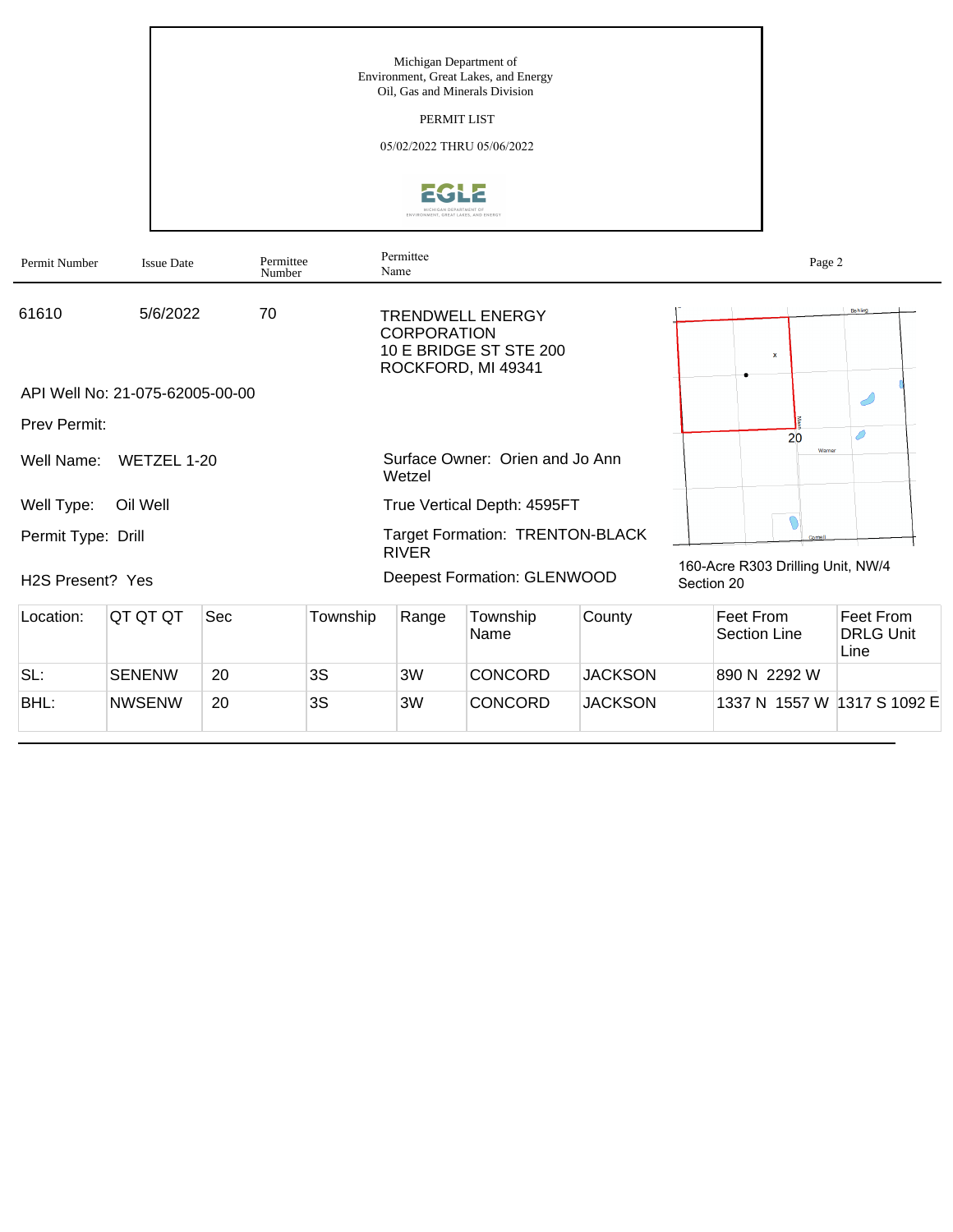

| Permit<br>the contract of the contract of the<br>Number | mıtte<br>10.44<br>. .<br>Numbe | .mıtter<br>Name | Page |
|---------------------------------------------------------|--------------------------------|-----------------|------|
|---------------------------------------------------------|--------------------------------|-----------------|------|

## **PLUGGING INSTRUCTIONS ISSUED:**

| 12284 | 4428 | MID MICHIGAN GAS STORAGE CO |
|-------|------|-----------------------------|
|       |      | PO BOX 2446                 |
|       |      | HOUSTON, TX 77252-2446 USA  |

API Well Number: 21-107-12284-00-00

Well Name: MCGC 13

Plug Inst. Issue Date: 4/25/2022

| Location | <b>OT OT OT</b> | <b>Sec Township</b> | Range | <b>Township Name</b> | County          | Feet From Section<br>Line | <b>Feet From DRLG</b><br>Unit |
|----------|-----------------|---------------------|-------|----------------------|-----------------|---------------------------|-------------------------------|
| SL:      | <b>CNNENE</b>   | 4 I 14 N            | 19W   | <b>AUSTIN</b>        | <b>IMECOSTA</b> | 660 N 660 E               | 1660 N 660 E                  |
| BHL:     | <b>CNNENE</b>   | 4 I 14 N            | 19W   | <b>AUSTIN</b>        | <b>IMECOSTA</b> |                           |                               |

Comment: App to P&A expires on 4/25/2023

<u>eeseses</u>es

13177 4428

MID MICHIGAN GAS STORAGE CO PO BOX 2446 HOUSTON, TX 77252-2446 USA

API Well Number: 21-107-13177-00-00

Well Name: AUSTIN 29

Plug Inst. Issue Date: 4/25/2022

| Location | <b>OT OT OT</b> | <b>Sec Township</b> | Range | Township Name | Countv          | Feet From Section<br>Line | <b>Feet From DRLG</b><br>Unit |
|----------|-----------------|---------------------|-------|---------------|-----------------|---------------------------|-------------------------------|
| ISL:     | <b>ICNNENW</b>  | 3 14N               | 9W    | <b>AUSTIN</b> | <b>IMECOSTA</b> | 660 N 660 E               | 1660 N 660 E                  |
| BHL:     | <b>ICNNENW</b>  | 3 14N               | 9W    | <b>AUSTIN</b> | <b>IMECOSTA</b> |                           |                               |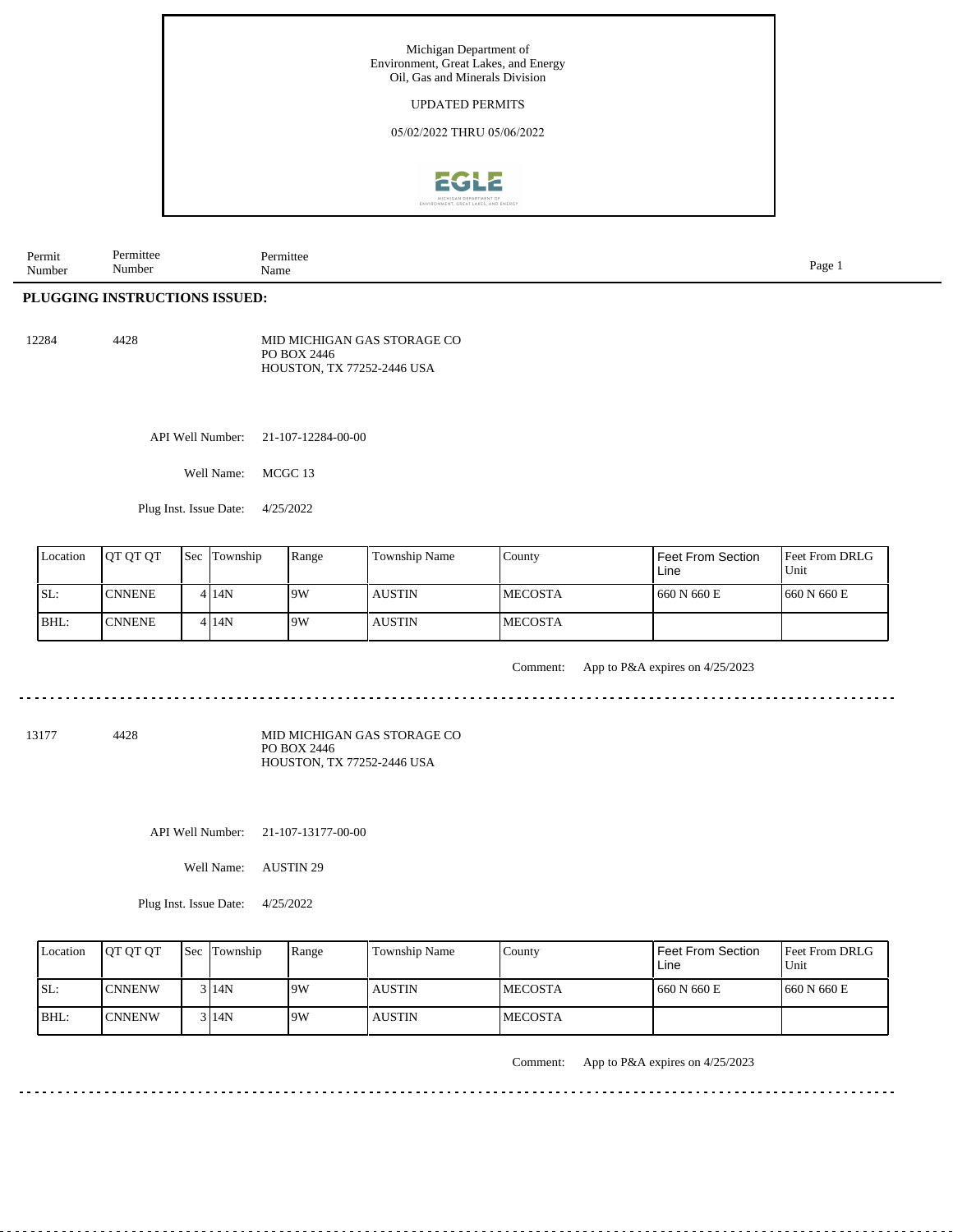

| Permit<br>Number | Permittee<br>Number    | Permittee<br>Name                                                                                              | Page 2 |
|------------------|------------------------|----------------------------------------------------------------------------------------------------------------|--------|
| 13895            | 6371                   | <b>BREITBURN OPERATING</b><br><b>LIMITED PARTNERSHIP</b><br>1111 BAGBY STREET, SUITE 1600<br>HOUSTON, TX 77002 |        |
|                  | API Well Number:       | 21-079-13895-00-00                                                                                             |        |
|                  | Well Name:             | GARDEN, GEORGE 2                                                                                               |        |
|                  | Plug Inst. Issue Date: | 5/4/2022                                                                                                       |        |

| Location | <b>IOT OT OT</b> | <b>Sec Township</b> | Range | Township Name   | County           | Feet From Section<br>Line | <b>Feet From DRLG</b><br>Unit |
|----------|------------------|---------------------|-------|-----------------|------------------|---------------------------|-------------------------------|
| ISL:     | l W2SESE         | 12125N              | .5W   | <b>GARFIELD</b> | <b>IKALKASKA</b> | 1660 S 990 E              | 1660 S 330 W                  |
| BHL:     | l W2SESE         | 12 <sub>125N</sub>  | .5W   | <b>GARFIELD</b> | <b>KALKASKA</b>  |                           |                               |

<u>. . . . . . . . .</u>

Comment: App to P&A expires on 12/15/2022

14134 6371

BREITBURN OPERATING LIMITED PARTNERSHIP 1111 BAGBY STREET, SUITE 1600

HOUSTON, TX 77002

API Well Number: 21-079-14134-00-00

Well Name: STATE GARFIELD A-2

Plug Inst. Issue Date: 5/4/2022

| Location | <b>IOT OT OT</b> | <b>Sec Township</b> | Range | <b>Township Name</b> | County           | <b>Feet From Section</b><br>Line | <b>Feet From DRLG</b><br>Unit |
|----------|------------------|---------------------|-------|----------------------|------------------|----------------------------------|-------------------------------|
| ISL:     | <b>IW2NWNE</b>   | 13 I25N             | 5W    | <b>GARFIELD</b>      | <b>KALKASKA</b>  | 1 660 N 330 W                    | 1660 N 2310 E                 |
| BHL:     | <b>IW2NWNE</b>   | $13$ 25N            | 5W    | <b>GARFIELD</b>      | <b>IKALKASKA</b> |                                  |                               |

--------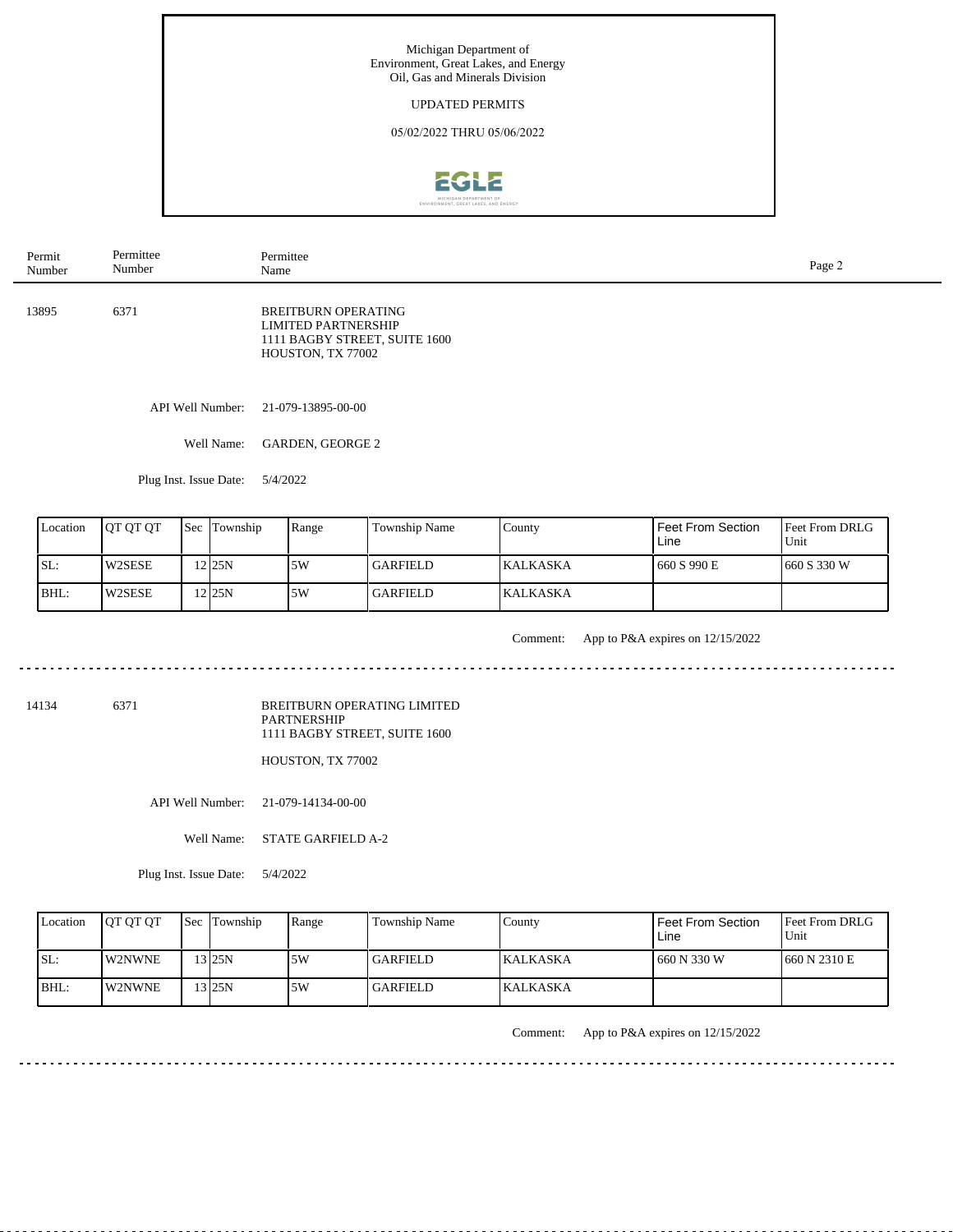

| Permit<br>Number | Permittee<br>Number    | Permittee<br>Name                                                                                              | Page 3 |
|------------------|------------------------|----------------------------------------------------------------------------------------------------------------|--------|
| 14248            | 6371                   | <b>BREITBURN OPERATING</b><br><b>LIMITED PARTNERSHIP</b><br>1111 BAGBY STREET, SUITE 1600<br>HOUSTON, TX 77002 |        |
|                  | API Well Number:       | 21-079-14248-00-00                                                                                             |        |
|                  | Well Name:             | <b>STATE GARFIELD 3</b>                                                                                        |        |
|                  | Plug Inst. Issue Date: | 5/4/2022                                                                                                       |        |

| Location | <b>IOT OT OT</b> | Sec Township | Range | Township Name   | County           | Feet From Section<br>Line | <b>Feet From DRLG</b><br>Unit |
|----------|------------------|--------------|-------|-----------------|------------------|---------------------------|-------------------------------|
| ISL:     | <b>IW2SENE</b>   | 3125N        | 5W    | <b>GARFIELD</b> | <b>IKALKASKA</b> | 1660 S 990 E              | 1980 N 330 W                  |
| BHL:     | W2SENE           | 13 25 N      | 5W    | <b>GARFIELD</b> | <b>KALKASKA</b>  |                           |                               |

. . . . . . .

Comment: App to P&A expires on 12/15/2022

 $\frac{1}{2}$ 

. . . . . . . . . . . . . . . . . . . .

<u>. . . . . . . . . . . . .</u>

17049 4428

MID MICHIGAN GAS STORAGE CO PO BOX 2446 HOUSTON, TX 77252-2446 USA

API Well Number: 21-107-17049-00-00

Well Name: MCGC 42

Plug Inst. Issue Date: 4/25/2022

|      | Location | <b>IOT OT OT</b> | <b>Sec Township</b> | Range | <b>Township Name</b> | County         | Feet From Section<br>Line | <b>Feet From DRLG</b><br>Unit |
|------|----------|------------------|---------------------|-------|----------------------|----------------|---------------------------|-------------------------------|
| ISL: |          | <b>IN2SESW</b>   | 114N                | 19W   | <b>AUSTIN</b>        | <b>MECOSTA</b> | 990 S 660 E               | 1660 S 660 E                  |
|      | BHL:     | <b>IN2SESW</b>   | 1 14N               | 19W   | <b>AUSTIN</b>        | <b>MECOSTA</b> |                           |                               |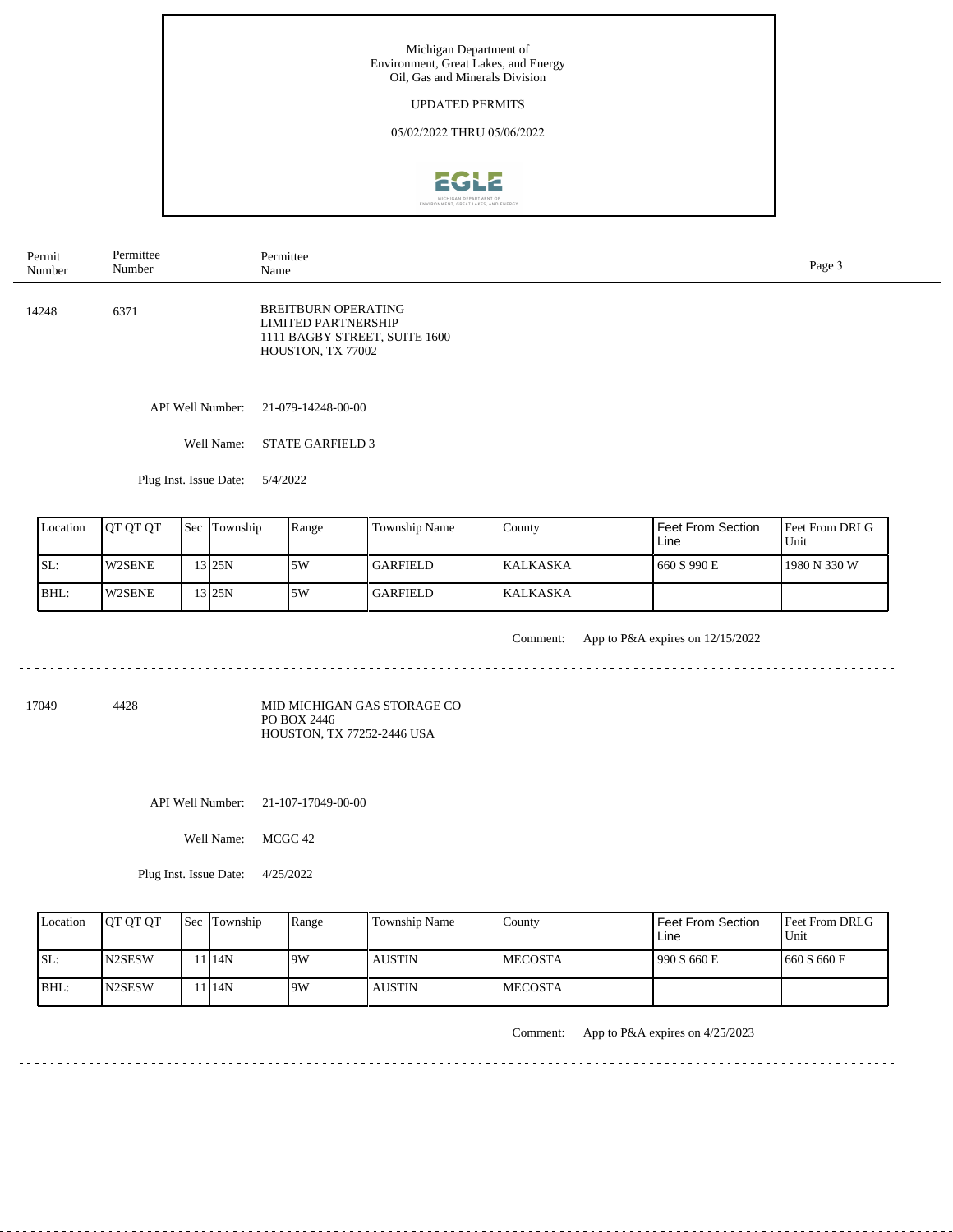

| Permit | Permittee | Permittee                                                                       | Page 4 |
|--------|-----------|---------------------------------------------------------------------------------|--------|
| Number | Number    | Name                                                                            |        |
| 17070  | 4428      | MID MICHIGAN GAS STORAGE CO<br>PO BOX 2446<br><b>HOUSTON, TX 77252-2446 USA</b> |        |

API Well Number: 21-107-17070-00-00

Well Name: MCGC 53

Plug Inst. Issue Date: 4/25/2022

| Location | <b>OT OT OT</b> | <b>Sec</b> Township | Range | Township Name | County          | Feet From Section<br>Line | <b>Feet From DRLG</b><br>Unit |
|----------|-----------------|---------------------|-------|---------------|-----------------|---------------------------|-------------------------------|
| SL:      | <b>ICNSW</b>    | 3 I 14 N            | 9W    | <b>AUSTIN</b> | <b>IMECOSTA</b> | 1320 N 1320 W             | 660 N 660 W                   |
| BHL:     |                 | 3 14N               | 19W   | <b>AUSTIN</b> | <b>MECOSTA</b>  |                           |                               |

<u>. . . . . . .</u>

Comment: App to P&A expires on 4/25/2023

. . . . . . . . . . . . . . . . . . . .

<u>. . . . . . . . . . .</u>

2384 4428

MID MICHIGAN GAS STORAGE CO PO BOX 2446 HOUSTON, TX 77252-2446 USA

API Well Number: 21-107-02384-00-00

Well Name: MICH CONSERVATION 11

Plug Inst. Issue Date: 4/25/2022

| Location | <b>OT OT OT</b> | <b>Sec Township</b> | Range | Township Name | County          | l Feet From Section<br>Line | <b>Feet From DRLG</b><br>Unit |
|----------|-----------------|---------------------|-------|---------------|-----------------|-----------------------------|-------------------------------|
| SL:      | <b>ICNNESW</b>  | 1 <sup>14</sup> N   | 9W    | <b>AUSTIN</b> | <b>IMECOSTA</b> | 1660 N 660 E                |                               |
| IBHL:    | <b>ICNNESW</b>  | 1 <sup>14</sup> N   | 9W    | <b>AUSTIN</b> | <b>IMECOSTA</b> |                             |                               |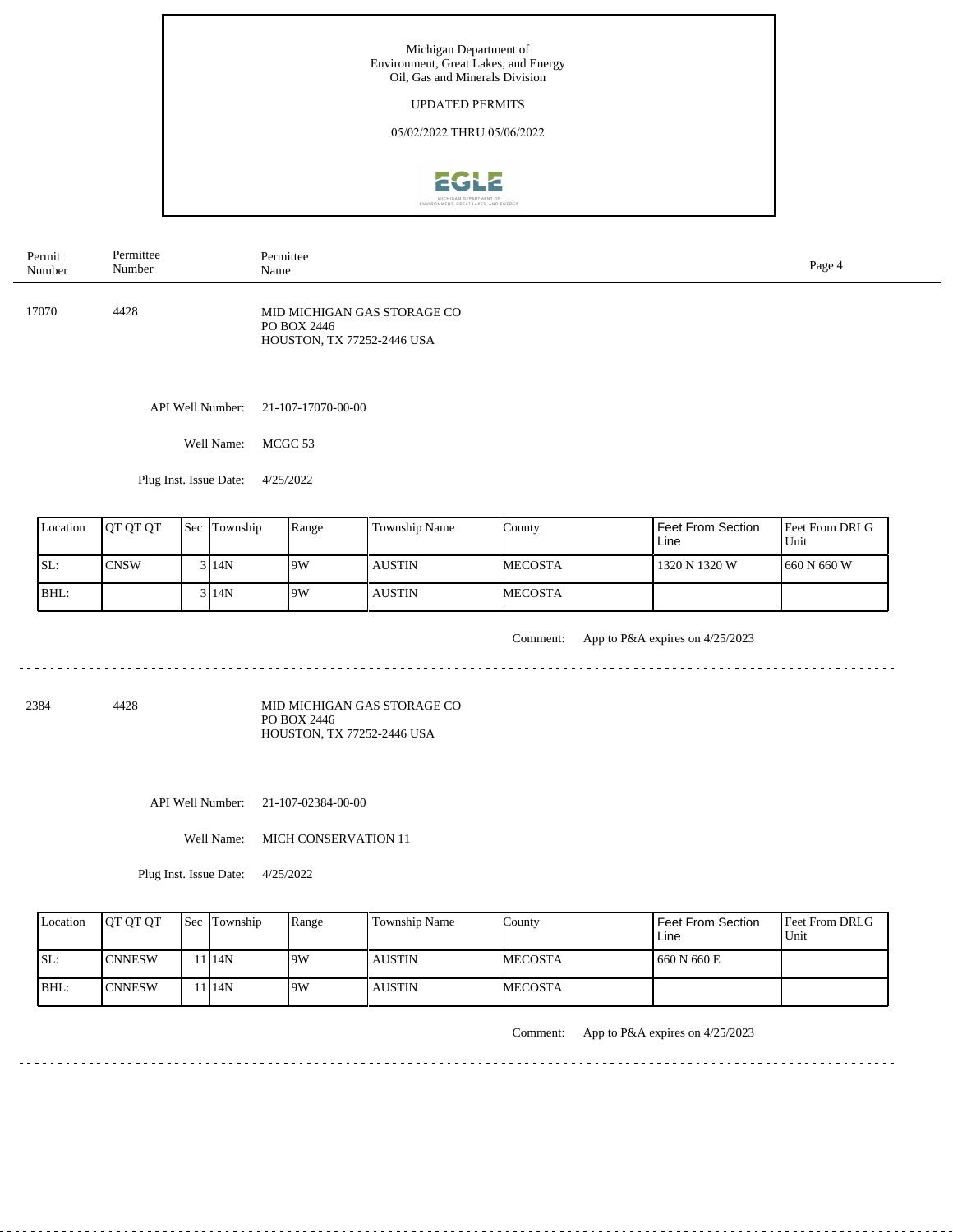

| Permit | Permittee | Permittee                                                                | Page 5 |
|--------|-----------|--------------------------------------------------------------------------|--------|
| Number | Number    | Name                                                                     |        |
| 27277  | 4428      | MID MICHIGAN GAS STORAGE CO<br>PO BOX 2446<br>HOUSTON, TX 77252-2446 USA |        |

API Well Number: 21-107-27277-00-00

Well Name: MCGC A-135

Plug Inst. Issue Date: 4/25/2022

| Location | <b>OT OT OT</b> | <b>Sec Township</b> | Range | Township Name | County          | Feet From Section<br>Line | <b>Feet From DRLG</b><br>Unit |
|----------|-----------------|---------------------|-------|---------------|-----------------|---------------------------|-------------------------------|
| SL:      | S2N2NE          | 1 <sup>14</sup> N   | 19W   | <b>AUSTIN</b> | <b>IMECOSTA</b> | 1070 N 1230 W             | 250 S 1230 W                  |
| BHL:     | S2N2NE          | 1 14N               | 19W   | <b>AUSTIN</b> | <b>IMECOSTA</b> |                           |                               |

<u>. . . . . . .</u>

Comment: App to P&A expires on 4/25/2023

. . . . . . . . . . . . . . . . . . . .

<u>. . . . . . . . . . .</u>

27279 4428

MID MICHIGAN GAS STORAGE CO PO BOX 2446 HOUSTON, TX 77252-2446 USA

API Well Number: 21-107-27279-00-00

Well Name: MCGC A-137

Plug Inst. Issue Date: 4/25/2022

| Location | <b>OT OT OT</b> | <b>Sec</b> Township | Range | <b>Township Name</b> | County          | <b>Feet From Section</b><br>Line | <b>Feet From DRLG</b><br>Unit |
|----------|-----------------|---------------------|-------|----------------------|-----------------|----------------------------------|-------------------------------|
| SL:      | ISENWSW         | $12$  14N           | 9W    | <b>AUSTIN</b>        | <b>IMECOSTA</b> | 840 N 1190 W                     | 1480 S 130 E                  |
| IBHL:    | ISENWSW         | 12 <sup>14N</sup>   | 9W    | <b>AUSTIN</b>        | <b>IMECOSTA</b> |                                  |                               |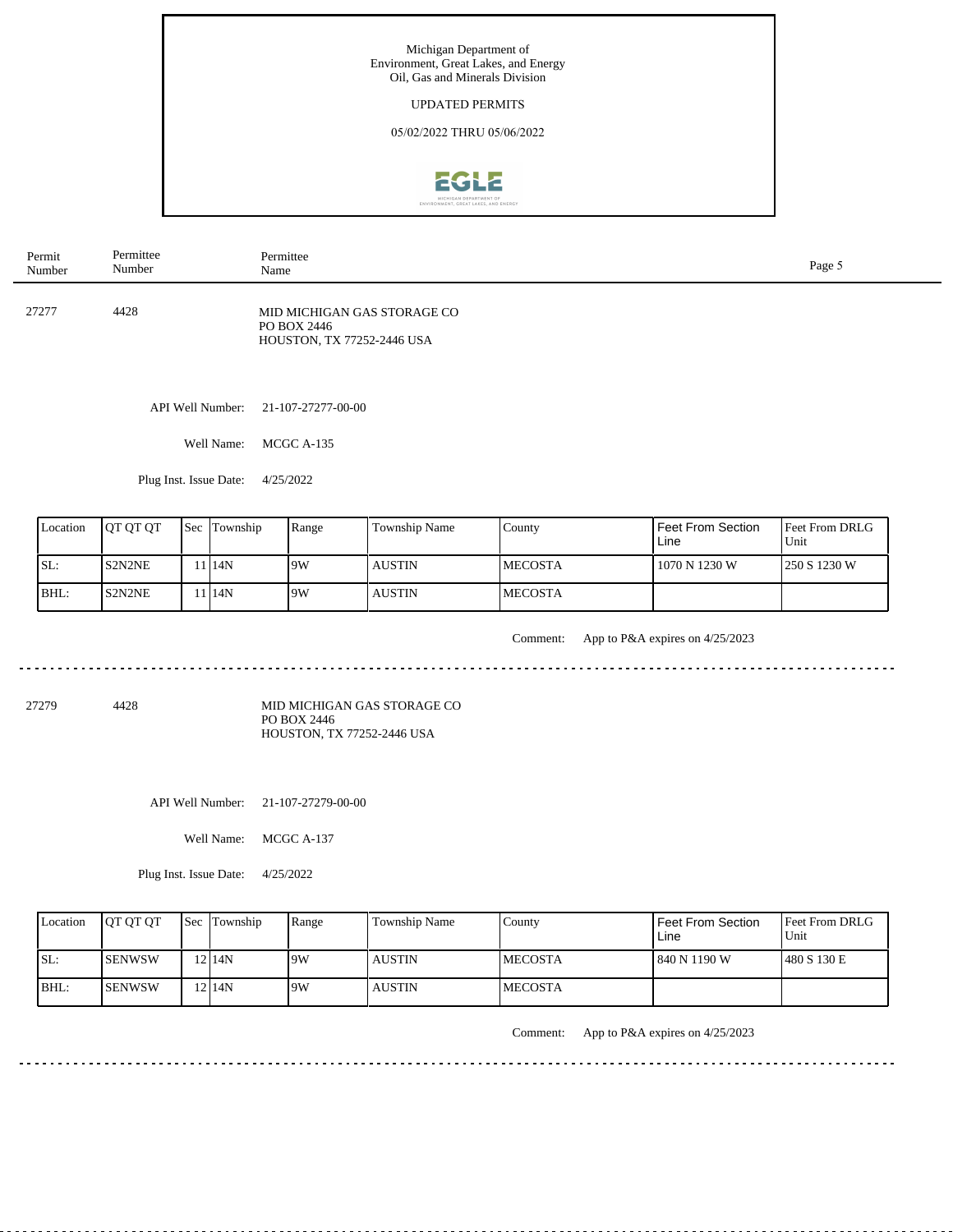

| Permit<br>Number | Permittee<br>Number | Permittee<br>Name                                                                      | Page 6 |
|------------------|---------------------|----------------------------------------------------------------------------------------|--------|
| 4520             | 2545                | UNION OIL CO OF CALIFORNIA<br>2210 WEST PINE RIVER ROAD<br>BRECKENRIDGE, MI 48615-9611 |        |
|                  |                     | API Well Number: 21-073-04520-00-00                                                    |        |

Well Name: RYCKMAN, HENRIETTA 6

Plug Inst. Issue Date: 5/2/2022

| Location | <b>OT OT OT</b> | <b>Sec</b> Township | Range | Township Name  | County          | Feet From Section<br>Line | <b>Feet From DRLG</b><br>Unit |
|----------|-----------------|---------------------|-------|----------------|-----------------|---------------------------|-------------------------------|
| SL:      | <b>ISWSENE</b>  | 33 15N              | 16W   | <b>SHERMAN</b> | <b>ISABELLA</b> | 330 S 1320 E              |                               |
| BHL:     | <b>ISWSENE</b>  | 33 15N              | 16W   | SHERMAN        | <b>ISABELLA</b> |                           |                               |

<u>. . . . . . . . . . .</u>

Comment: App to Re-P&A expires on 5/2/2023

59238 6310

CORE ENERGY LLC 1011 NOTEWARE DRIVE TRAVERSE CITY, MI 49686

API Well Number: 21-137-37324-02-00

Well Name: POMARZYNSKI 5-35A

True Vertical Depth: 5577

Plug Inst. Issue Date: 4/29/2022

| Location | <b>IOT OT OT</b> | <b>Sec Township</b> | Range | <b>Township Name</b> | County         | Feet From Section<br>Line | <b>Feet From DRLG</b><br>Unit |
|----------|------------------|---------------------|-------|----------------------|----------------|---------------------------|-------------------------------|
| SL:      | <b>INWNESW</b>   | $35$ <sub>31N</sub> | 2W    | <b>DOVER</b>         | <b>IOTSEGO</b> | 2216 S 1600 W             |                               |
| BHL:     | <b>ISWSENW</b>   | 35 31N              | 2W    | <b>DOVER</b>         | <b>IOTSEGO</b> | l 2456 N 1660 W           | 2456 N 961 E                  |

. . . . . . . . . .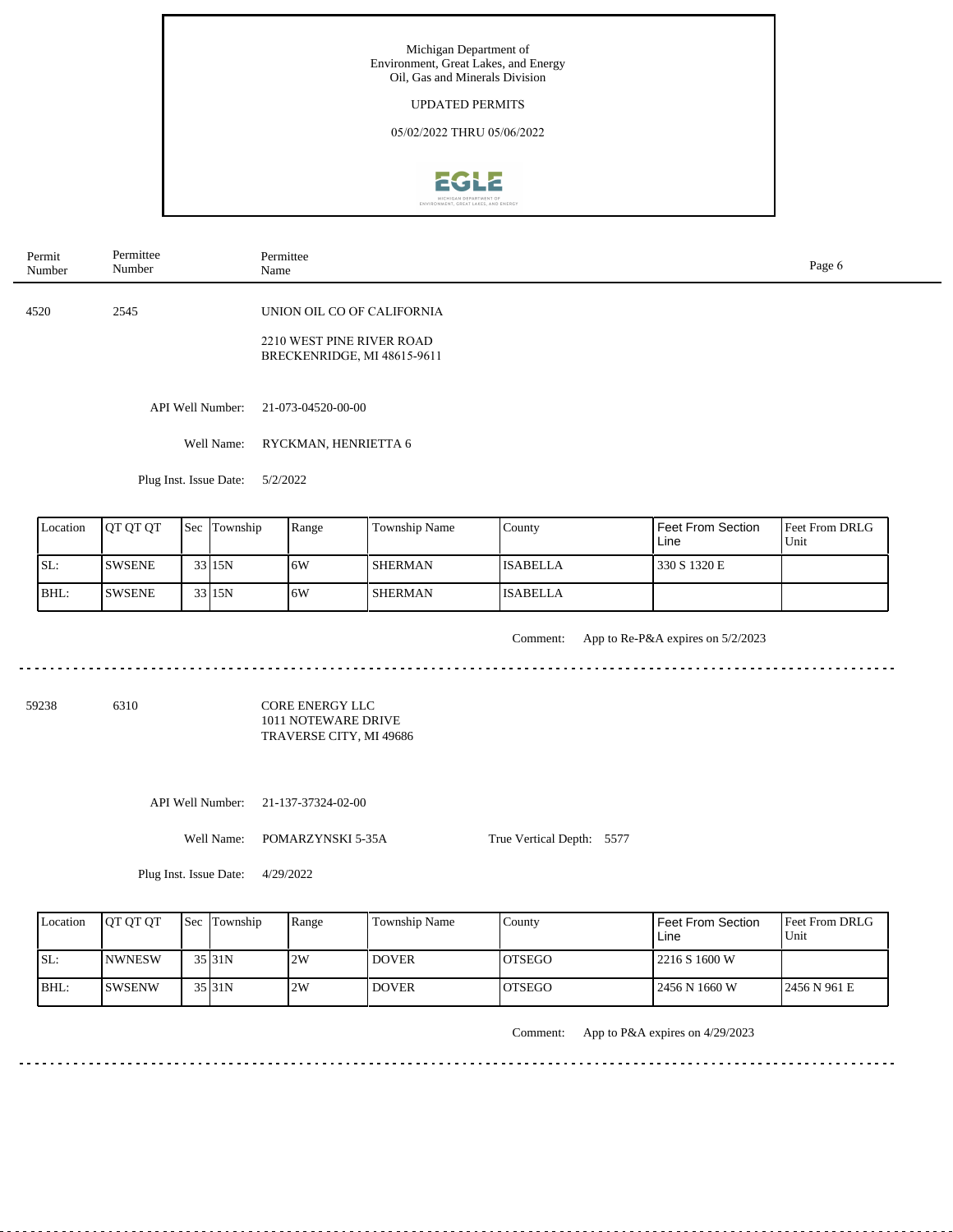

| Permit<br>Number | Permittee<br>Number | Permittee<br>Name | Page |
|------------------|---------------------|-------------------|------|
|------------------|---------------------|-------------------|------|

## **RECORD OF WELL PLUGGING:**

| 60899 | 6418 | W B OSBORN OIL AND GAS   |
|-------|------|--------------------------|
|       |      | <b>OPERATIONS LTD</b>    |
|       |      | 1250 NORTH EAST LOOP 410 |
|       |      | SUITE 600                |
|       |      | SAN ANTONIO, TX 78209    |

API Well Number: 21-107-60899-00-00

Well Name: RHOADS 2-20

Plugging Date: 6/9/2021

| Location | <b>IOT OT OT</b> | Sec | Township           | Range | Township Name | County          | <b>Feet From Section</b><br>Line | Feet From DRLG<br>Unit |
|----------|------------------|-----|--------------------|-------|---------------|-----------------|----------------------------------|------------------------|
| SL:      | <b>INWNENE</b>   |     | 20 <sub>16</sub> N | 7W    | <b>FORK</b>   | <b>IMECOSTA</b> | 406 N 1166 E                     | 1406 N 145 W           |
| BHL:     | <b>INWNENE</b>   |     | 20 <sub>16</sub> N | 7W    | <b>FORK</b>   | <b>IMECOSTA</b> |                                  |                        |

 $\sim$   $\sim$   $\sim$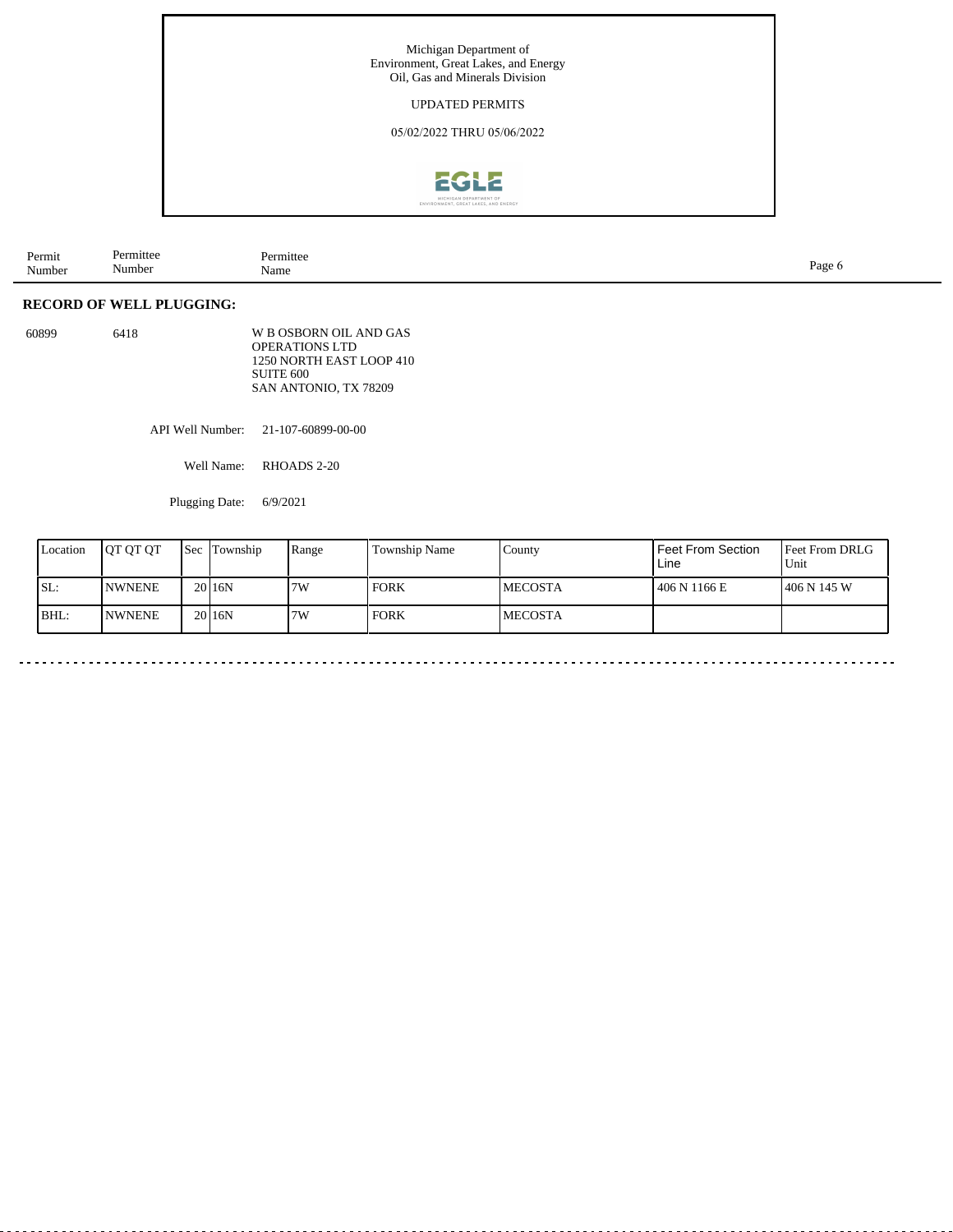

| Permit<br>$\mathbf{v}$<br>Number | ∵≏rmıttee<br>$\sim$ $\sim$<br>Number | Permittee<br>Name | Page |
|----------------------------------|--------------------------------------|-------------------|------|
|                                  |                                      |                   |      |

## **APPLICATIONS TO CHANGE WELL STATUS:**

13059 4428

MID MICHIGAN GAS STORAGE CO PO BOX 2446 HOUSTON, TX 77252-2446 USA

API Well Number: 21-107-13059-00-00

Well Name: EAST AUSTIN 12

Approval Date: 4/25/2022

| Location | <b>OT OT OT</b> | <b>Sec</b> | Township | Range | Township Name | County          | Feet From Section<br>Line | <b>Feet From DRLG</b><br>Unit |
|----------|-----------------|------------|----------|-------|---------------|-----------------|---------------------------|-------------------------------|
| SL:      | <b>CWLSW</b>    |            | 2114N    | 19W   | <b>AUSTIN</b> | <b>IMECOSTA</b> | 1320 N 0 W                | 1660 N 660 W                  |
| BHL:     | ICWLSW          |            | 2114N    | 19W   | <b>AUSTIN</b> | <b>IMECOSTA</b> |                           |                               |

. . . . . . . . . . . . . . . .

Proposed Rework: ACOWS to Observation Well Comment: ACOWS to convert to observation well expires on 4/25/2023

13815 6371

BREITBURN OPERATING LIMITED PARTNERSHIP 1111 BAGBY STREET, SUITE 1600 HOUSTON, TX 77002

API Well Number: 21-079-13815-01-00

. . . . . . . . . . . . . . .

Well Name: BEAVER CREEK UNIT GARDEN, GEORGE "A" 1 HD-INTERSECT

True Vertical Depth: 4064

Approval Date: 5/4/2022

| Location | <b>IOT OT OT</b> | <b>Sec Township</b> | Range | Township Name   | County           | Feet From Section<br>Line | <b>IFeet From DRLG</b><br>Unit |
|----------|------------------|---------------------|-------|-----------------|------------------|---------------------------|--------------------------------|
| ISL:     | <b>INWNESE</b>   | 225N                | 5W    | <b>GARFIELD</b> | <b>IKALKASKA</b> | 1944 S 987 E              |                                |
| BHL:     | <b>ISENWSE</b>   | 225N                | 5W    | <b>GARFIELD</b> | <b>KALKASKA</b>  | 1410 S 1640 E             | 13830 N 3672 W                 |

Temporarily Abandoned

Proposed Rework: Temporarily Abandoned Comment: ACOWS for TA expires on 3/31/2023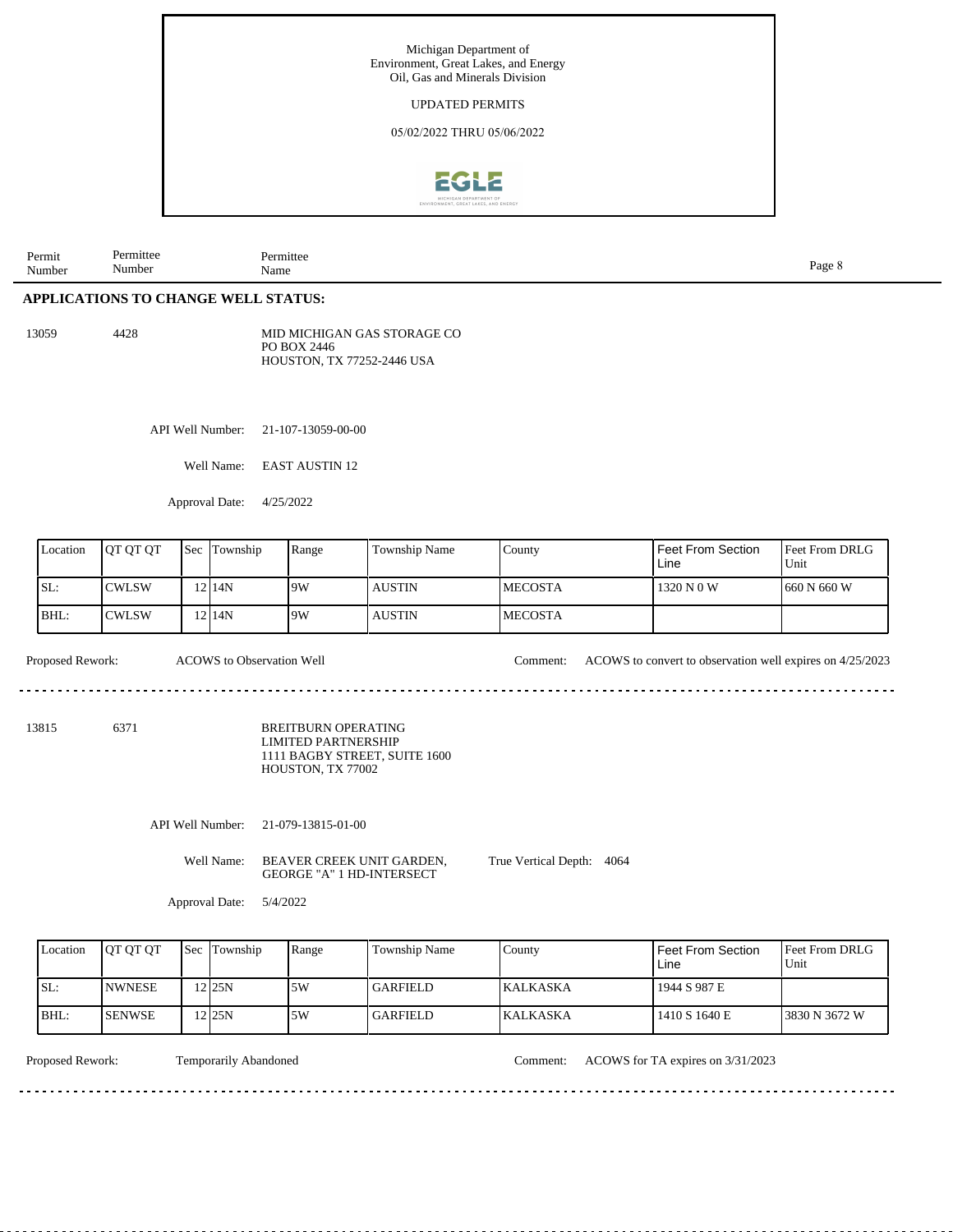

|                               | Permit<br>Number | Permittee<br>Number |     | Permittee<br>Name            |                                                                               |                                                              |                 |                                   | Page 9                 |
|-------------------------------|------------------|---------------------|-----|------------------------------|-------------------------------------------------------------------------------|--------------------------------------------------------------|-----------------|-----------------------------------|------------------------|
|                               | 14116<br>6371    |                     |     |                              | <b>BREITBURN OPERATING</b><br><b>LIMITED PARTNERSHIP</b><br>HOUSTON, TX 77002 | 1111 BAGBY STREET, SUITE 1600                                |                 |                                   |                        |
|                               |                  |                     |     | API Well Number:             | 21-039-14116-00-00                                                            |                                                              |                 |                                   |                        |
|                               |                  |                     |     | Well Name:                   | <b>STATE BEAVER CREEK F-1</b>                                                 |                                                              |                 |                                   |                        |
|                               |                  |                     |     | Approval Date:<br>5/4/2022   |                                                                               |                                                              |                 |                                   |                        |
|                               | Location         | QT QT QT            | Sec | Township                     | Range                                                                         | Township Name                                                | County          | Feet From Section<br>Line         | Feet From DRLG<br>Unit |
|                               | SL:              | W2SESE              |     | 17 25N                       | 4W                                                                            | <b>BEAVER CREEK</b>                                          | <b>CRAWFORD</b> | 660 S 990 E                       | 660 S 330 W            |
|                               | BHL:             | W2SESE              |     | $17$ 25N                     | 4W                                                                            | <b>BEAVER CREEK</b>                                          | CRAWFORD        |                                   |                        |
|                               | Proposed Rework: |                     |     | <b>Temporarily Abandoned</b> |                                                                               |                                                              | Comment:        | ACOWS for TA expires on 3/31/2023 |                        |
| 14339                         |                  | 6371                |     |                              | <b>PARTNERSHIP</b><br>HOUSTON, TX 77002                                       | BREITBURN OPERATING LIMITED<br>1111 BAGBY STREET, SUITE 1600 |                 |                                   |                        |
|                               |                  |                     |     | API Well Number:             | 21-039-14339-01-00                                                            |                                                              |                 |                                   |                        |
| Well Name:<br>MELLAND, CONN 1 |                  |                     |     |                              |                                                                               |                                                              |                 |                                   |                        |
|                               |                  |                     |     | Approval Date:<br>5/4/2022   |                                                                               |                                                              |                 |                                   |                        |
|                               | Location         | QT QT QT            | Sec | Township                     | Range                                                                         | Township Name                                                | County          | Feet From Section<br>Line         | Feet From DRLG<br>Unit |
|                               | SL:              | W2SENE              |     | $17$ 25N                     | 4W                                                                            | <b>BEAVER CREEK</b>                                          | <b>CRAWFORD</b> | 660 S 990 E                       | 660 N 330 W            |
|                               | BHL:             | W2SENE              |     | 17 25N                       | 4W                                                                            | <b>BEAVER CREEK</b>                                          | <b>CRAWFORD</b> |                                   |                        |

<u>. . . . . . . . .</u>

Proposed Rework: Temporarily Abandoned Comment: ACOWS for TA expires on 3/31/2023

<u>. . . . . . . . . . . . . . . .</u>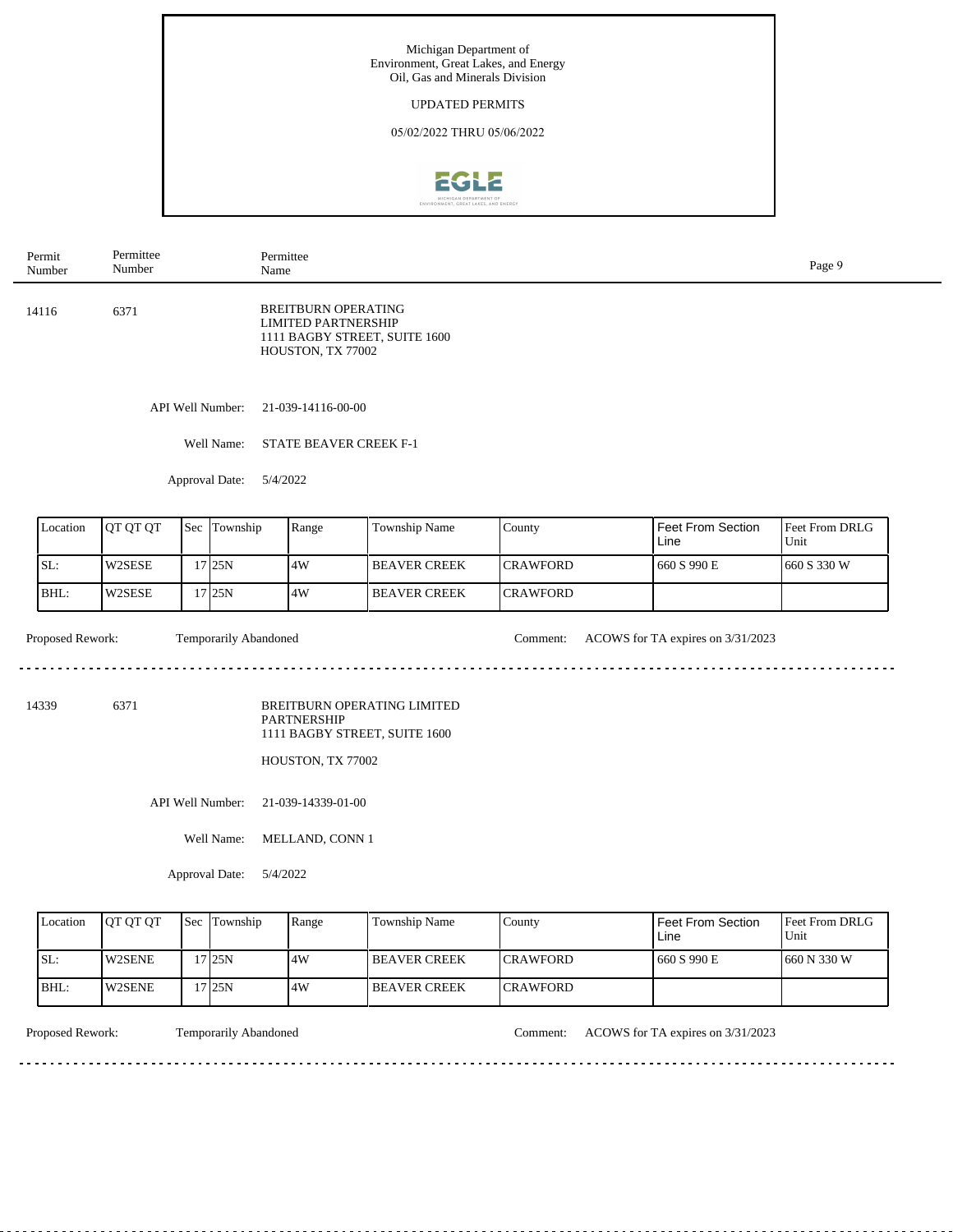

| Permit<br>Number         | Permittee<br>Number |     | Name                            | Permittee                                                                     |                               |                             |                                   | Page 10                |
|--------------------------|---------------------|-----|---------------------------------|-------------------------------------------------------------------------------|-------------------------------|-----------------------------|-----------------------------------|------------------------|
| 14452                    | 6371                |     |                                 | <b>BREITBURN OPERATING</b><br><b>LIMITED PARTNERSHIP</b><br>HOUSTON, TX 77002 | 1111 BAGBY STREET, SUITE 1600 |                             |                                   |                        |
|                          |                     |     | API Well Number:                | 21-039-14452-00-00                                                            |                               |                             |                                   |                        |
|                          |                     |     | Well Name:                      | <b>STATE BEAVER CREEK J-1</b>                                                 |                               |                             |                                   |                        |
|                          |                     |     | Approval Date:                  | 5/4/2022                                                                      |                               |                             |                                   |                        |
| Location                 | QT QT QT            | Sec | Township                        | Range                                                                         | Township Name                 | County                      | <b>Feet From Section</b><br>Line  | Feet From DRLG<br>Unit |
|                          |                     |     |                                 |                                                                               |                               |                             |                                   |                        |
| SL:                      | W2SWNW              |     | 27 25N                          | 4W                                                                            | <b>BEAVER CREEK</b>           | <b>CRAWFORD</b>             | 660 S 330 W                       | 660 S 330 W            |
| BHL:<br>Proposed Rework: | W2SWNW              |     | 27 25N<br>Temporarily Abandoned | 4W                                                                            | <b>BEAVER CREEK</b>           | <b>CRAWFORD</b><br>Comment: | ACOWS for TA expires on 3/31/2023 |                        |
| 14717                    | 6371                |     |                                 | <b>BREITBURN OPERATING</b><br><b>LIMITED PARTNERSHIP</b><br>HOUSTON, TX 77002 | 1111 BAGBY STREET, SUITE 1600 |                             |                                   |                        |
|                          |                     |     | API Well Number:                | 21-039-14717-00-00                                                            |                               |                             |                                   |                        |
|                          |                     |     | Well Name:<br>Approval Date:    | <b>STATE BEAVER CREEK E-6</b><br>5/4/2022                                     |                               |                             |                                   |                        |
| Location                 | QT QT QT            | Sec | Township                        | Range                                                                         | Township Name                 | County                      | <b>Feet From Section</b><br>Line  | Feet From DRLG<br>Unit |
| SL:                      | W2NWSW              |     | 18 25N                          | 4W                                                                            | <b>BEAVER CREEK</b>           | <b>CRAWFORD</b>             | 660 N 330 W                       | 1980 S 330 W           |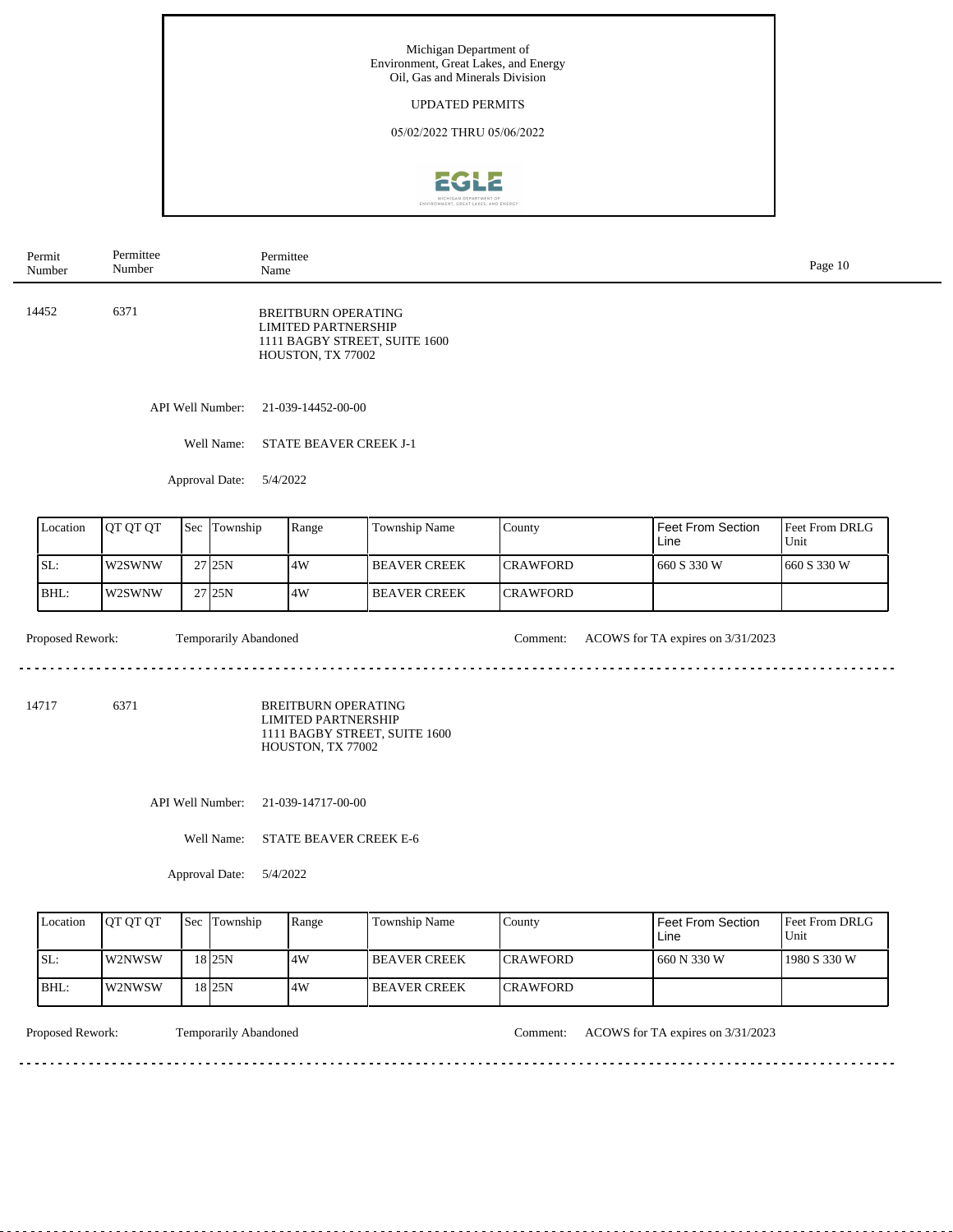

| Permit<br>Number          | Permittee<br>Number |     | Name                           | Permittee                                                                     |                               |                 |                                   | Page 11                |  |  |  |
|---------------------------|---------------------|-----|--------------------------------|-------------------------------------------------------------------------------|-------------------------------|-----------------|-----------------------------------|------------------------|--|--|--|
| 14809                     | 6371                |     |                                | <b>BREITBURN OPERATING</b><br><b>LIMITED PARTNERSHIP</b><br>HOUSTON, TX 77002 | 1111 BAGBY STREET, SUITE 1600 |                 |                                   |                        |  |  |  |
|                           |                     |     | API Well Number:               | 21-039-14809-00-00                                                            |                               |                 |                                   |                        |  |  |  |
|                           |                     |     | Well Name:                     | STATE BEAVER CREEK A-6                                                        |                               |                 |                                   |                        |  |  |  |
|                           |                     |     | Approval Date:<br>5/4/2022     |                                                                               |                               |                 |                                   |                        |  |  |  |
| Location                  | QT QT QT            | Sec | Township                       | Range                                                                         | Township Name                 | County          | <b>Feet From Section</b><br>Line  | Feet From DRLG<br>Unit |  |  |  |
| SL:                       | W2NWNW              |     | $17$ 25N                       | 4W                                                                            | <b>BEAVER CREEK</b>           | <b>CRAWFORD</b> | 660 N 330 W                       | 660 N 330 W            |  |  |  |
| BHL:                      | W2NWNW              |     | $17$ 25N                       | 4W                                                                            | <b>BEAVER CREEK</b>           | <b>CRAWFORD</b> |                                   |                        |  |  |  |
| Proposed Rework:<br>14956 | 6371                |     | Temporarily Abandoned          | <b>BREITBURN OPERATING</b><br><b>LIMITED PARTNERSHIP</b><br>HOUSTON, TX 77002 | 1111 BAGBY STREET, SUITE 1600 | Comment:        | ACOWS for TA expires on 3/31/2023 |                        |  |  |  |
|                           |                     |     | API Well Number:<br>Well Name: | 21-039-14956-00-00<br>JOSEPH, HH 8                                            |                               |                 |                                   |                        |  |  |  |
|                           |                     |     | Approval Date:                 | 5/4/2022                                                                      |                               |                 |                                   |                        |  |  |  |
| Location                  | QT QT QT            | Sec | Township                       | Range                                                                         | Township Name                 | County          | Feet From Section<br>Line         | Feet From DRLG<br>Unit |  |  |  |
| SL:                       | W2NWSE              |     | 7 25N                          | 4W                                                                            | <b>BEAVER CREEK</b>           | <b>CRAWFORD</b> | 660 N 330 W                       | 1980 S 2970 W          |  |  |  |
| BHL:                      | W2NWSE              |     | 7 25N                          | 4W                                                                            | <b>BEAVER CREEK</b>           | <b>CRAWFORD</b> |                                   |                        |  |  |  |

 $- - - - - -$ 

Proposed Rework: Temporarily Abandoned Comment: ACOWS for TA expires on 3/31/2023

. . . . . . . . . . . . . . . . . .

<u>. . . . . . . . . . . . . . . . .</u>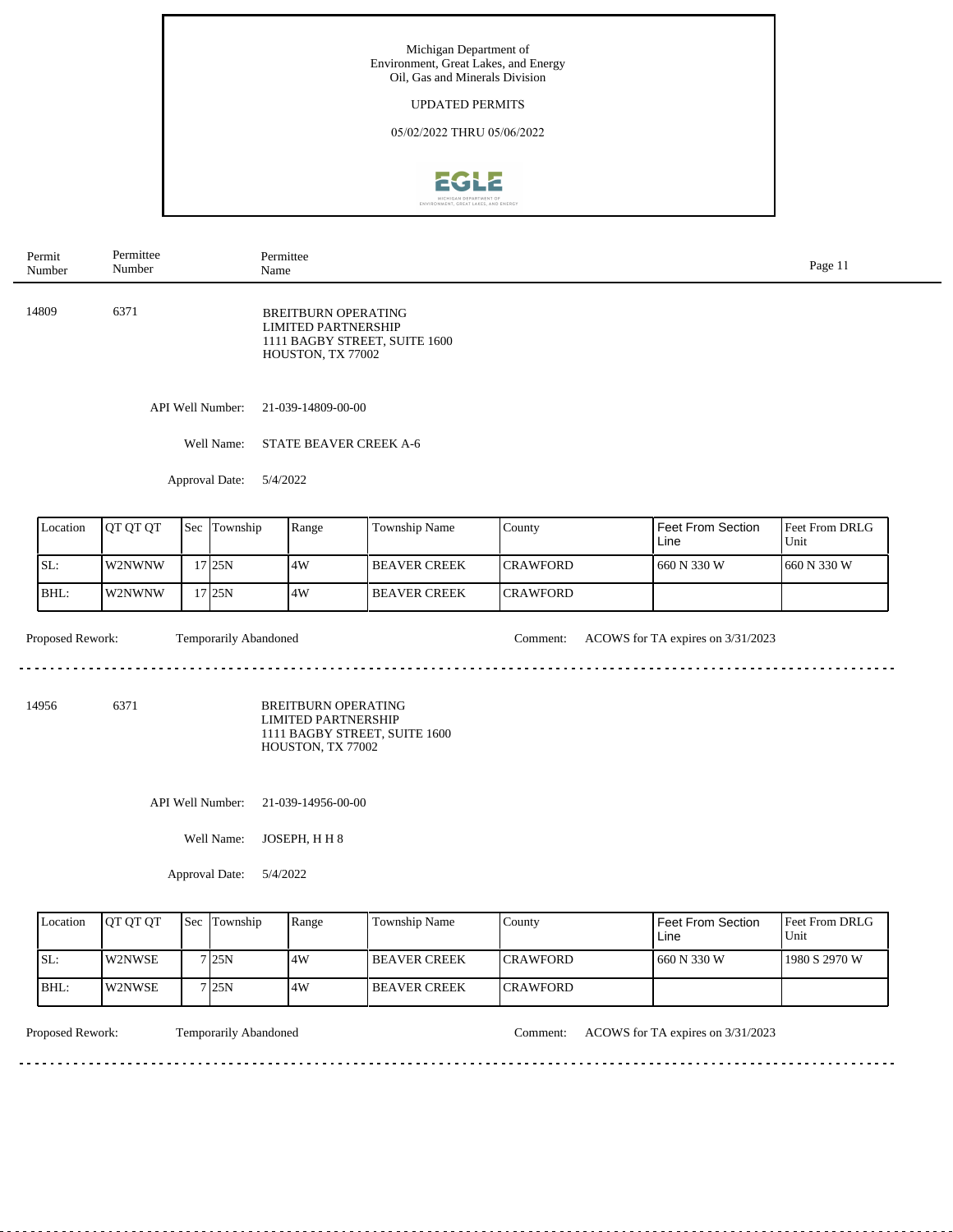

| Permit<br>Number          | Permittee<br>Number |     | Name                                                         | Permittee                                                                     |                               |                 |                                   | Page 12                |
|---------------------------|---------------------|-----|--------------------------------------------------------------|-------------------------------------------------------------------------------|-------------------------------|-----------------|-----------------------------------|------------------------|
| 6371<br>15449             |                     |     |                                                              | <b>BREITBURN OPERATING</b><br><b>LIMITED PARTNERSHIP</b><br>HOUSTON, TX 77002 | 1111 BAGBY STREET, SUITE 1600 |                 |                                   |                        |
|                           | API Well Number:    |     |                                                              | 21-039-15449-00-00                                                            |                               |                 |                                   |                        |
|                           |                     |     | Well Name:                                                   | JOSEPH, HH 10                                                                 |                               |                 |                                   |                        |
|                           |                     |     | Approval Date:<br>5/4/2022                                   |                                                                               |                               |                 |                                   |                        |
| Location                  | QT QT QT            |     | Sec Township                                                 | Range                                                                         | Township Name                 | County          | <b>Feet From Section</b><br>Line  | Feet From DRLG<br>Unit |
| SL:                       | W2SENW              |     | 7 25N                                                        | 4W                                                                            | <b>BEAVER CREEK</b>           | <b>CRAWFORD</b> | 660 S 990 E                       | 1980 N 1650 W          |
| BHL:                      | W2SENW              |     | 7 25N                                                        | 4W                                                                            | <b>BEAVER CREEK</b>           | <b>CRAWFORD</b> |                                   |                        |
| Proposed Rework:<br>16154 | 6371                |     | Temporarily Abandoned                                        | <b>BREITBURN OPERATING</b><br><b>LIMITED PARTNERSHIP</b>                      | 1111 BAGBY STREET, SUITE 1600 | Comment:        | ACOWS for TA expires on 3/31/2023 |                        |
|                           |                     |     | API Well Number:<br>Well Name:<br>Approval Date:<br>5/4/2022 | HOUSTON, TX 77002<br>21-039-16154-00-00<br>STATE BEAVER CREEK A-9             |                               |                 |                                   |                        |
| Location                  | QT QT QT            | Sec | Township                                                     | Range                                                                         | Township Name                 | County          | <b>Feet From Section</b><br>Line  | Feet From DRLG<br>Unit |
| SL:                       | W2NWNE              |     | 29 25N                                                       | 4W                                                                            | <b>BEAVER CREEK</b>           | <b>CRAWFORD</b> | 660 N 330 W                       | 660 N 330 W            |
| BHL:                      | W2NWNE              |     | $29$ 25N                                                     | 4W                                                                            | <b>BEAVER CREEK</b>           | <b>CRAWFORD</b> |                                   |                        |
|                           |                     |     |                                                              |                                                                               |                               |                 |                                   |                        |

Proposed Rework: Temporarily Abandoned Comment: ACOWS for TA expires on 3/31/2023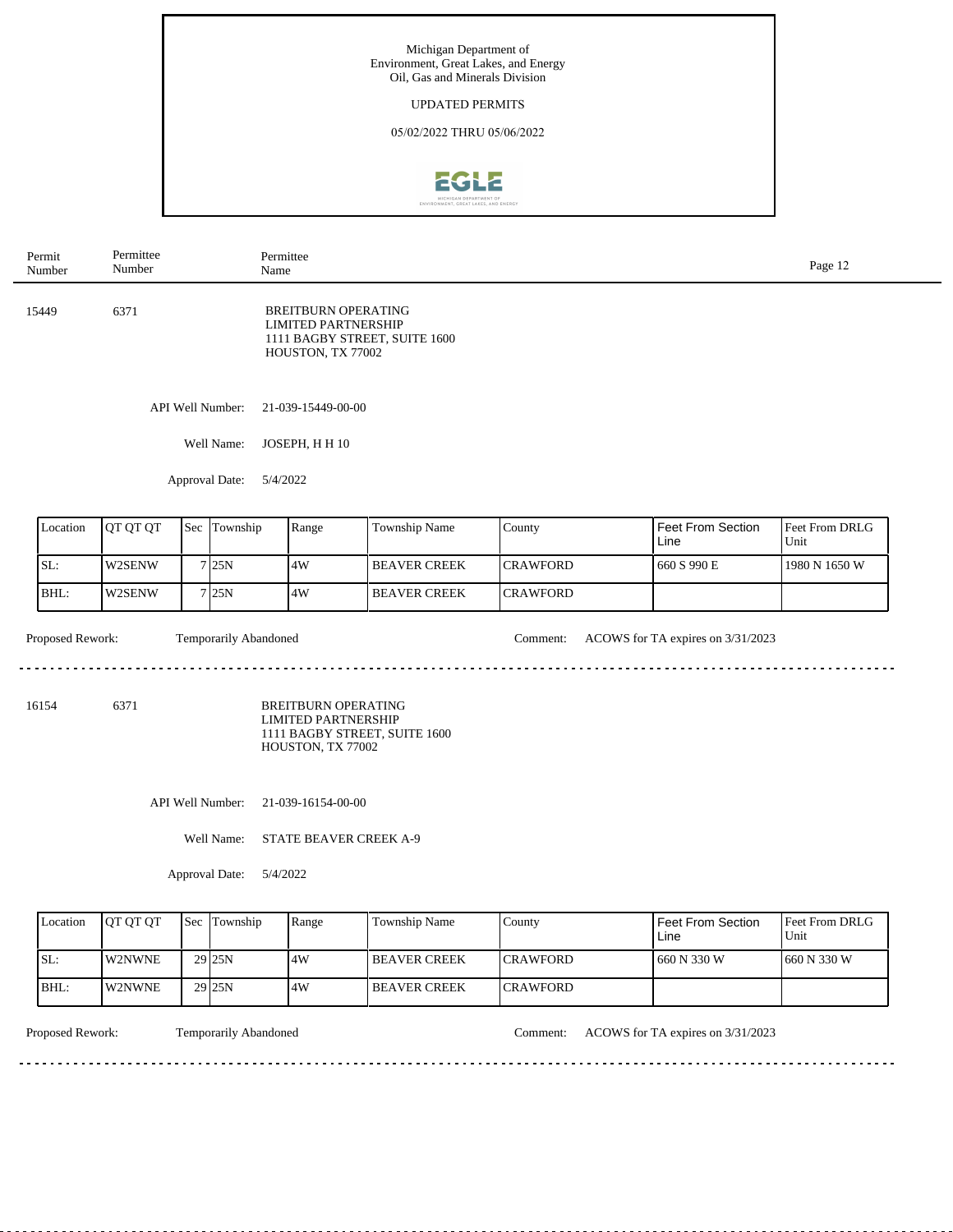

| Permit<br>Number | Permittee<br>Number |     |                       | Permittee<br>Name |                                                                               |                               |                 |                                   | Page 13                |  |  |
|------------------|---------------------|-----|-----------------------|-------------------|-------------------------------------------------------------------------------|-------------------------------|-----------------|-----------------------------------|------------------------|--|--|
| 16467            | 6371                |     |                       |                   | <b>BREITBURN OPERATING</b><br><b>LIMITED PARTNERSHIP</b><br>HOUSTON, TX 77002 | 1111 BAGBY STREET, SUITE 1600 |                 |                                   |                        |  |  |
|                  | API Well Number:    |     |                       |                   | 21-039-16467-00-00                                                            |                               |                 |                                   |                        |  |  |
|                  | Well Name:          |     |                       |                   | STATE BEAVER CREEK "E" 7                                                      |                               |                 |                                   |                        |  |  |
| Approval Date:   |                     |     |                       | 5/4/2022          |                                                                               |                               |                 |                                   |                        |  |  |
| Location         | QT QT QT            | Sec | Township              |                   | Range                                                                         | Township Name                 | County          | <b>Feet From Section</b><br>Line  | Feet From DRLG<br>Unit |  |  |
| SL:              | W2SESW              |     | 18 25N                |                   | $4\mathrm{W}$                                                                 | <b>BEAVER CREEK</b>           | <b>CRAWFORD</b> | 660 S 1650 W                      | 660 S 990 E            |  |  |
| BHL:             | W2SESW              |     | $18$ 25N              |                   | 4W                                                                            | <b>BEAVER CREEK</b>           | <b>CRAWFORD</b> |                                   |                        |  |  |
| Proposed Rework: |                     |     | Temporarily Abandoned |                   |                                                                               |                               | Comment:        | ACOWS for TA expires on 3/31/2023 |                        |  |  |
| 17050            | 4428                |     |                       |                   | PO BOX 2446<br>HOUSTON, TX 77252-2446 USA                                     | MID MICHIGAN GAS STORAGE CO   |                 |                                   |                        |  |  |
| API Well Number: |                     |     |                       |                   | 21-107-17050-00-00                                                            |                               |                 |                                   |                        |  |  |
|                  |                     |     | Well Name:            | MCGC 43           |                                                                               |                               |                 |                                   |                        |  |  |
|                  |                     |     | Approval Date:        |                   | 4/25/2022                                                                     |                               |                 |                                   |                        |  |  |

| Location | <b>OT OT OT</b> | <b>Sec</b> | Township | Range | Township Name | County          | Feet From Section<br>Line | <b>Feet From DRLG</b><br>Unit |
|----------|-----------------|------------|----------|-------|---------------|-----------------|---------------------------|-------------------------------|
| SL:      | <b>NESESW</b>   |            | 1 14N    | 19W   | AUSTIN        | <b>IMECOSTA</b> | 1320 S 0 E                | 1660 S 660 E                  |
| BHL:     | <b>NESESW</b>   |            | 1 14N    | 19W   | <b>AUSTIN</b> | <b>IMECOSTA</b> |                           |                               |

J.

ACOWS to Observation Well Comment:

Proposed Rework: ACOWS to Observation Well **Comment: ACOWS to convert from gas storage** to gas storage observation well expires on 4/25/2023

 $\frac{1}{2}$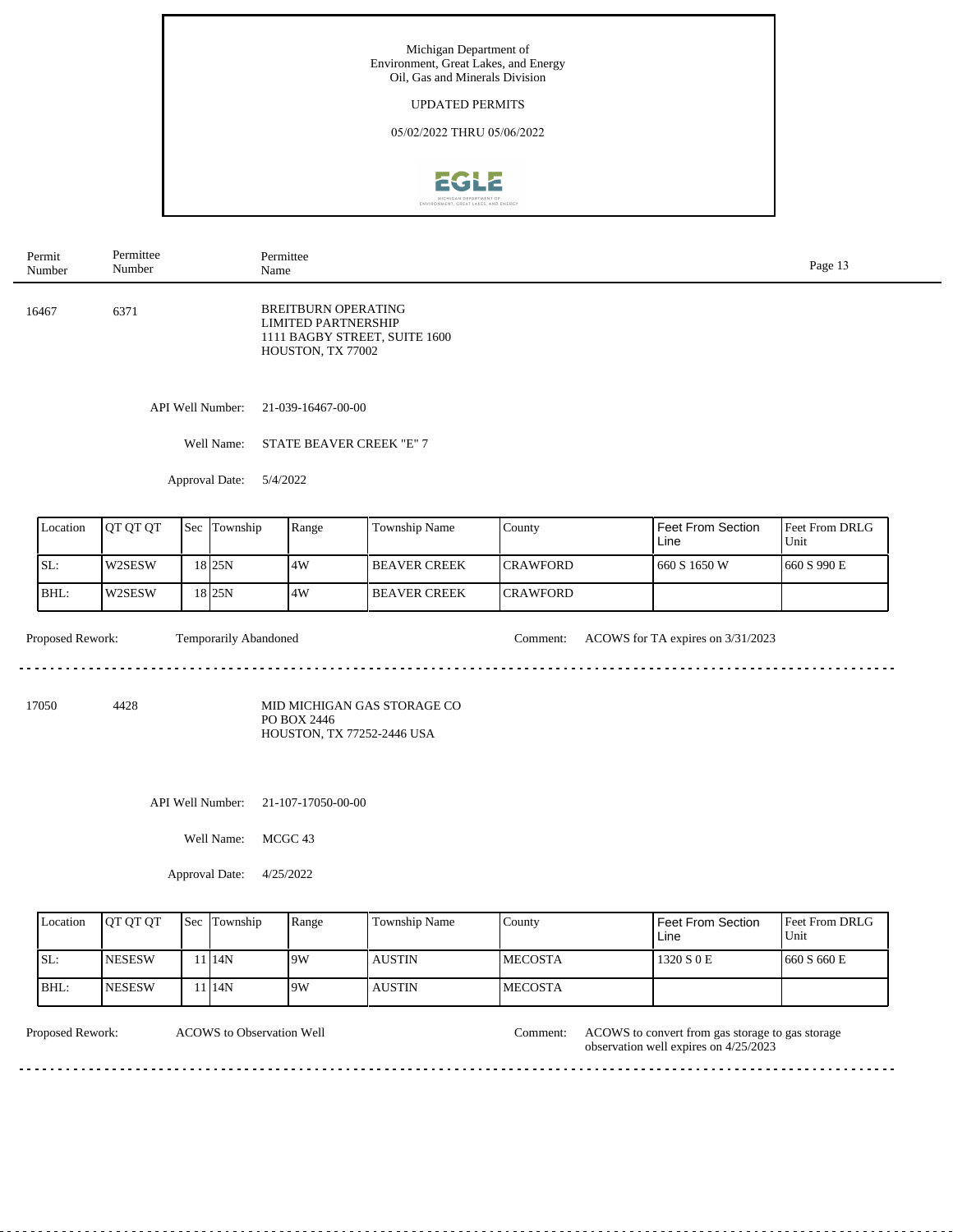

| Permit<br>Number           | Permittee<br>Number |     | Name                  | Permittee                                                                     |                                                              |                 |                                   | Page 14                |
|----------------------------|---------------------|-----|-----------------------|-------------------------------------------------------------------------------|--------------------------------------------------------------|-----------------|-----------------------------------|------------------------|
| 17078                      | 6371                |     |                       | <b>BREITBURN OPERATING</b><br><b>LIMITED PARTNERSHIP</b><br>HOUSTON, TX 77002 | 1111 BAGBY STREET, SUITE 1600                                |                 |                                   |                        |
|                            |                     |     | API Well Number:      | 21-079-17078-00-00                                                            |                                                              |                 |                                   |                        |
|                            |                     |     | Well Name:            | GARDEN, GEORGE A-5                                                            |                                                              |                 |                                   |                        |
|                            |                     |     | Approval Date:        | 5/4/2022                                                                      |                                                              |                 |                                   |                        |
| Location                   | QT QT QT            | Sec | Township              | Range                                                                         | Township Name                                                | County          | <b>Feet From Section</b><br>Line  | Feet From DRLG<br>Unit |
| SL:                        | W2SWSW              |     | $12$ 25N              | 5W                                                                            | <b>GARFIELD</b>                                              | <b>KALKASKA</b> | 660 S 330 W                       | 660 S 330 W            |
| BHL:                       | W2SWSW              |     | $12$ 25N              | 5W                                                                            | <b>GARFIELD</b>                                              | <b>KALKASKA</b> |                                   |                        |
| Proposed Rework:           |                     |     | Temporarily Abandoned |                                                                               |                                                              | Comment:        | ACOWS for TA expires on 3/31/2023 |                        |
| 17584                      | 6371                |     |                       | <b>PARTNERSHIP</b>                                                            | BREITBURN OPERATING LIMITED<br>1111 BAGBY STREET, SUITE 1600 |                 |                                   |                        |
|                            |                     |     |                       | HOUSTON, TX 77002                                                             |                                                              |                 |                                   |                        |
|                            |                     |     | API Well Number:      | 21-079-17584-00-00                                                            |                                                              |                 |                                   |                        |
|                            |                     |     | Well Name:            | GARDEN, GEORGE "B" 5                                                          |                                                              |                 |                                   |                        |
| Approval Date:<br>5/4/2022 |                     |     |                       |                                                                               |                                                              |                 |                                   |                        |
| Location                   | QT QT QT            | Sec | Township              | Range                                                                         | Township Name                                                | County          | <b>Feet From Section</b><br>Line  | Feet From DRLG<br>Unit |
| SL:                        | W2SENW              |     | 12 25N                | 5W                                                                            | <b>GARFIELD</b>                                              | <b>KALKASKA</b> | 660 S 990 E                       | 660 S 3630 E           |
| BHL:                       | $12$ 25N<br>W2SENW  |     |                       | 5W                                                                            | <b>GARFIELD</b>                                              | <b>KALKASKA</b> |                                   |                        |

Proposed Rework: Temporarily Abandoned Comment: ACOWS for TA expires on 3/31/2023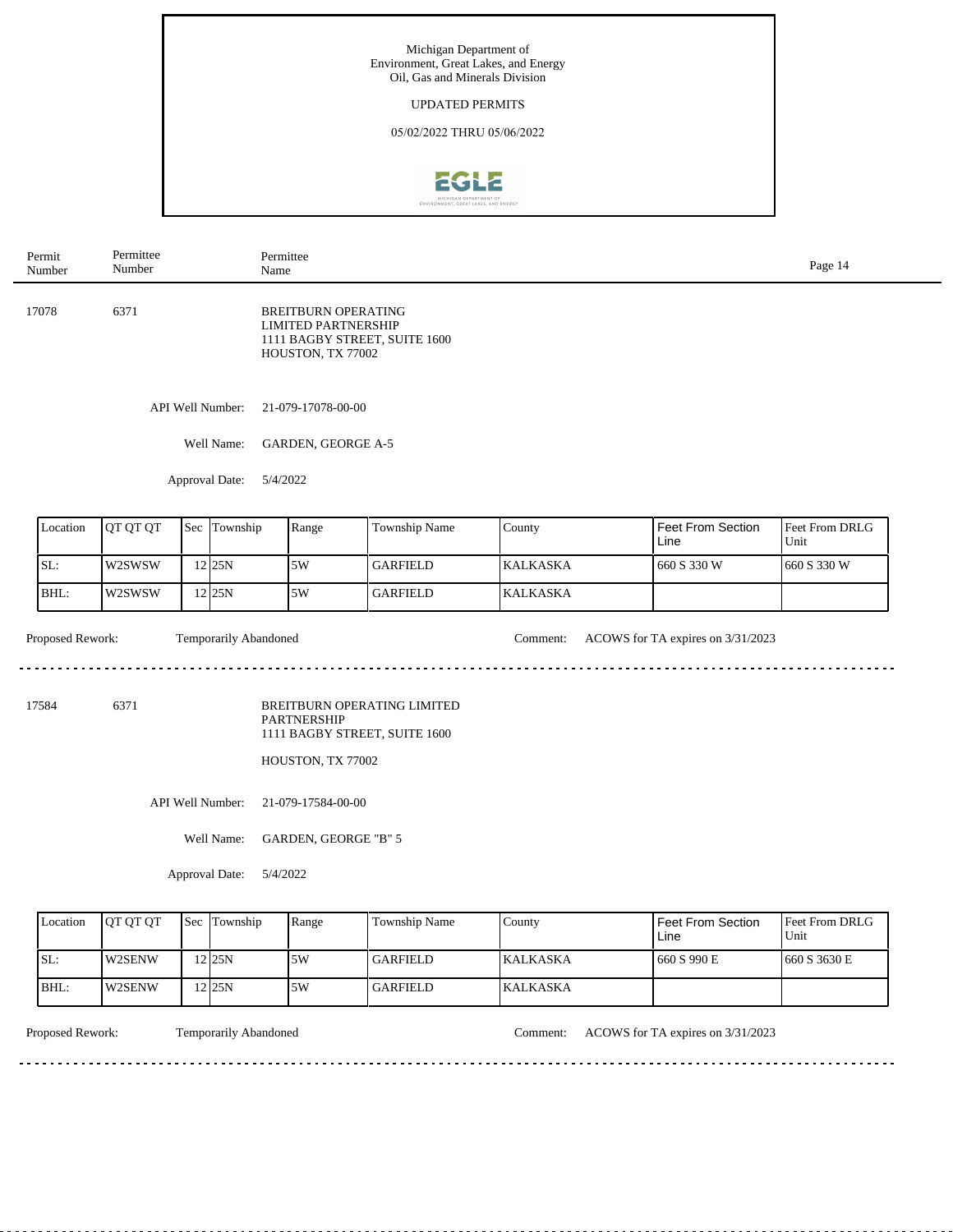

| Permit<br>Number         | Permittee<br>Number |     | Name                            | Permittee                                                                     |                               |                      |                                   | Page 15                |
|--------------------------|---------------------|-----|---------------------------------|-------------------------------------------------------------------------------|-------------------------------|----------------------|-----------------------------------|------------------------|
| 27185                    | 6371                |     |                                 | <b>BREITBURN OPERATING</b><br><b>LIMITED PARTNERSHIP</b><br>HOUSTON, TX 77002 | 1111 BAGBY STREET, SUITE 1600 |                      |                                   |                        |
|                          |                     |     | API Well Number:                | 21-039-27185-00-00                                                            |                               |                      |                                   |                        |
|                          |                     |     | Well Name:                      | STATE BEAVER CREEK A 12                                                       |                               |                      |                                   |                        |
|                          |                     |     | Approval Date:                  | 5/4/2022                                                                      |                               |                      |                                   |                        |
| Location                 | QT QT QT            | Sec | Township                        | Range                                                                         | Township Name                 | County               | <b>Feet From Section</b><br>Line  | Feet From DRLG<br>Unit |
|                          |                     |     |                                 |                                                                               |                               | CRAWFORD             | 660 N 450 W                       | 660 N 450 W            |
| SL:                      | W2NWSW              |     | 28 25N                          | $4\mathrm{W}$                                                                 | <b>BEAVER CREEK</b>           |                      |                                   |                        |
| BHL:<br>Proposed Rework: | W2NWSW              |     | 28 25N<br>Temporarily Abandoned | 4W                                                                            | <b>BEAVER CREEK</b>           | CRAWFORD<br>Comment: | ACOWS for TA expires on 3/31/2024 |                        |
| 33677                    | 6371                |     |                                 | <b>BREITBURN OPERATING</b><br><b>LIMITED PARTNERSHIP</b><br>HOUSTON, TX 77002 | 1111 BAGBY STREET, SUITE 1600 |                      |                                   |                        |
|                          |                     |     | API Well Number:<br>Well Name:  | 21-039-33677-00-00<br>STATE BEAVER CREEK A-13                                 |                               |                      |                                   |                        |
|                          |                     |     | Approval Date:                  | 5/4/2022                                                                      |                               |                      |                                   |                        |
| Location                 | QT QT QT            | Sec | Township                        | Range                                                                         | Township Name                 | County               | <b>Feet From Section</b><br>Line  | Feet From DRLG<br>Unit |
| SL:                      | SWSWSW              |     | $18$ 25N                        | 4W                                                                            | <b>BEAVER CREEK</b>           | CRAWFORD             | 575 S 245 W                       | 575 S 245 W            |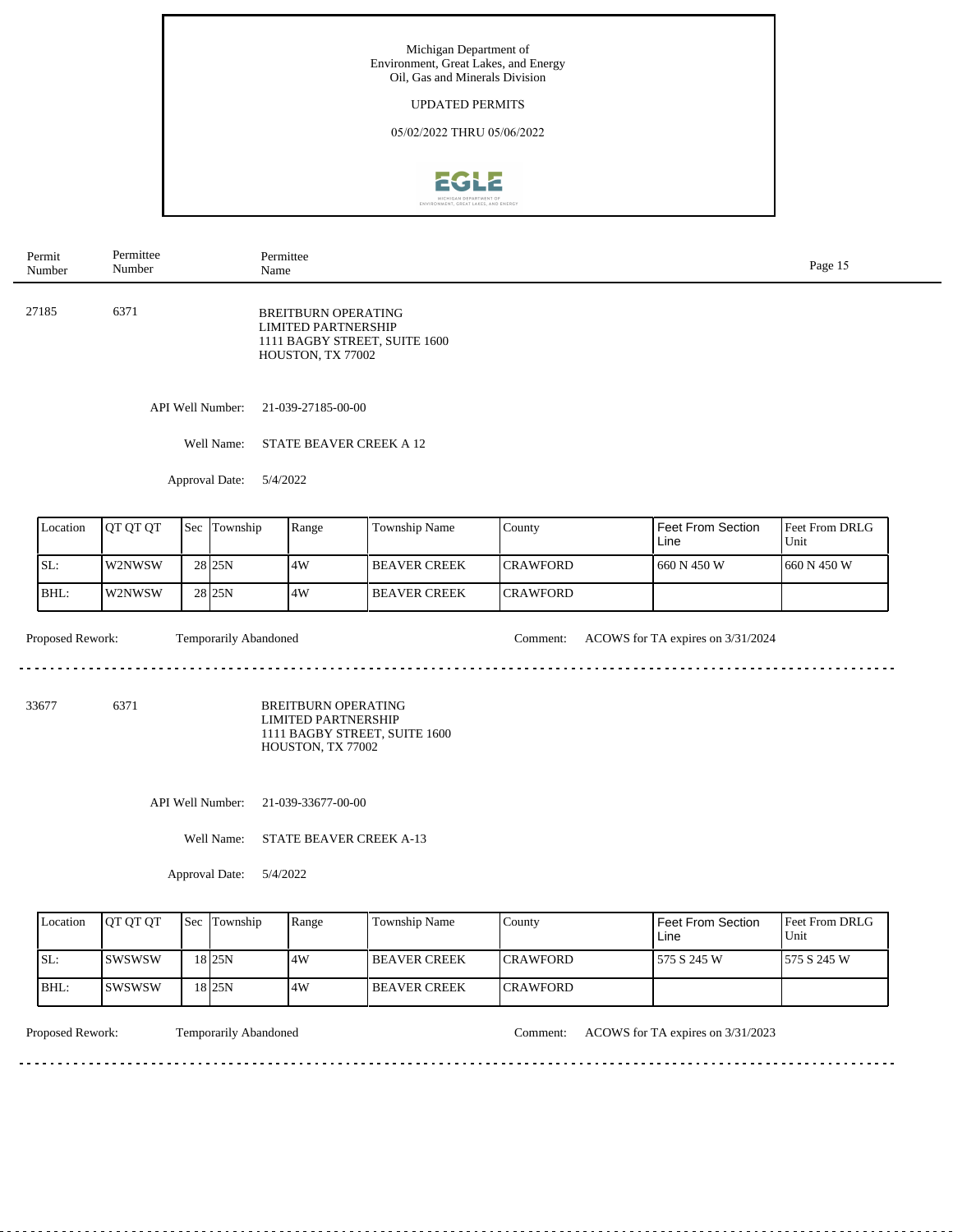

| Permit<br>Number | Permittee<br>Number |     | Name                         | Permittee                                                                     |                               |                 |                                   | Page 16                |  |  |
|------------------|---------------------|-----|------------------------------|-------------------------------------------------------------------------------|-------------------------------|-----------------|-----------------------------------|------------------------|--|--|
| 40436            | 6371                |     |                              | <b>BREITBURN OPERATING</b><br><b>LIMITED PARTNERSHIP</b><br>HOUSTON, TX 77002 | 1111 BAGBY STREET, SUITE 1600 |                 |                                   |                        |  |  |
|                  | API Well Number:    |     |                              | 21-039-40436-00-00                                                            |                               |                 |                                   |                        |  |  |
|                  | Well Name:          |     |                              | UNION & STATE BEAVER<br><b>CREEK A 16</b>                                     |                               |                 |                                   |                        |  |  |
|                  |                     |     | Approval Date:               | 5/4/2022                                                                      |                               |                 |                                   |                        |  |  |
| Location         | QT QT QT            | Sec | Township                     | Range                                                                         | Township Name                 | County          | Feet From Section<br>Line         | Feet From DRLG<br>Unit |  |  |
| SL:              | <b>SENENW</b>       |     | 20 25N                       | 4W                                                                            | <b>BEAVER CREEK</b>           | <b>CRAWFORD</b> | 1313 N 329 E                      |                        |  |  |
| BHL:             | <b>SENENW</b>       |     | 20 25N                       | 4W                                                                            | <b>BEAVER CREEK</b>           | <b>CRAWFORD</b> |                                   |                        |  |  |
| Proposed Rework: |                     |     | <b>Temporarily Abandoned</b> |                                                                               |                               | Comment:        | ACOWS for TA expires on 3/31/2023 |                        |  |  |
| 42247            | 6371                |     |                              | <b>BREITBURN OPERATING</b><br><b>LIMITED PARTNERSHIP</b><br>HOUSTON, TX 77002 | 1111 BAGBY STREET, SUITE 1600 |                 |                                   |                        |  |  |
|                  | API Well Number:    |     |                              | 21-079-42247-00-00                                                            |                               |                 |                                   |                        |  |  |
|                  |                     |     | Well Name:                   | <b>STATE GARFIELD B 2</b>                                                     |                               |                 |                                   |                        |  |  |
|                  |                     |     | Approval Date:               | 5/4/2022                                                                      |                               |                 |                                   |                        |  |  |
| Location         | QT QT QT            | Sec | Township                     | Range                                                                         | Township Name                 | County          | Feet From Section<br>Line         | Feet From DRLG<br>Unit |  |  |

| LLOCAUON | TUI UI UI      | <b>15ec LLOWNSHID</b> | <b>Range</b> | TOWNSHID Name   | I COUNTY         | I FEEL FIUIII SECUUII<br>Line | <b>IFEEL FROM DRLU</b><br>Unit |
|----------|----------------|-----------------------|--------------|-----------------|------------------|-------------------------------|--------------------------------|
| SL:      | <b>ISENWNE</b> | 3 25N                 | .5W          | <b>GARFIELD</b> | <b>IKALKASKA</b> | 1320 N 991 W                  |                                |
| IBHL:    | <b>ISENWNE</b> | $3$ 25N               | 5W           | <b>GARFIELD</b> | <b>KALKASKA</b>  |                               |                                |

 $\sim$ 

Proposed Rework: Temporarily Abandoned Comment: ACOWS for TA expires on 3/31/2023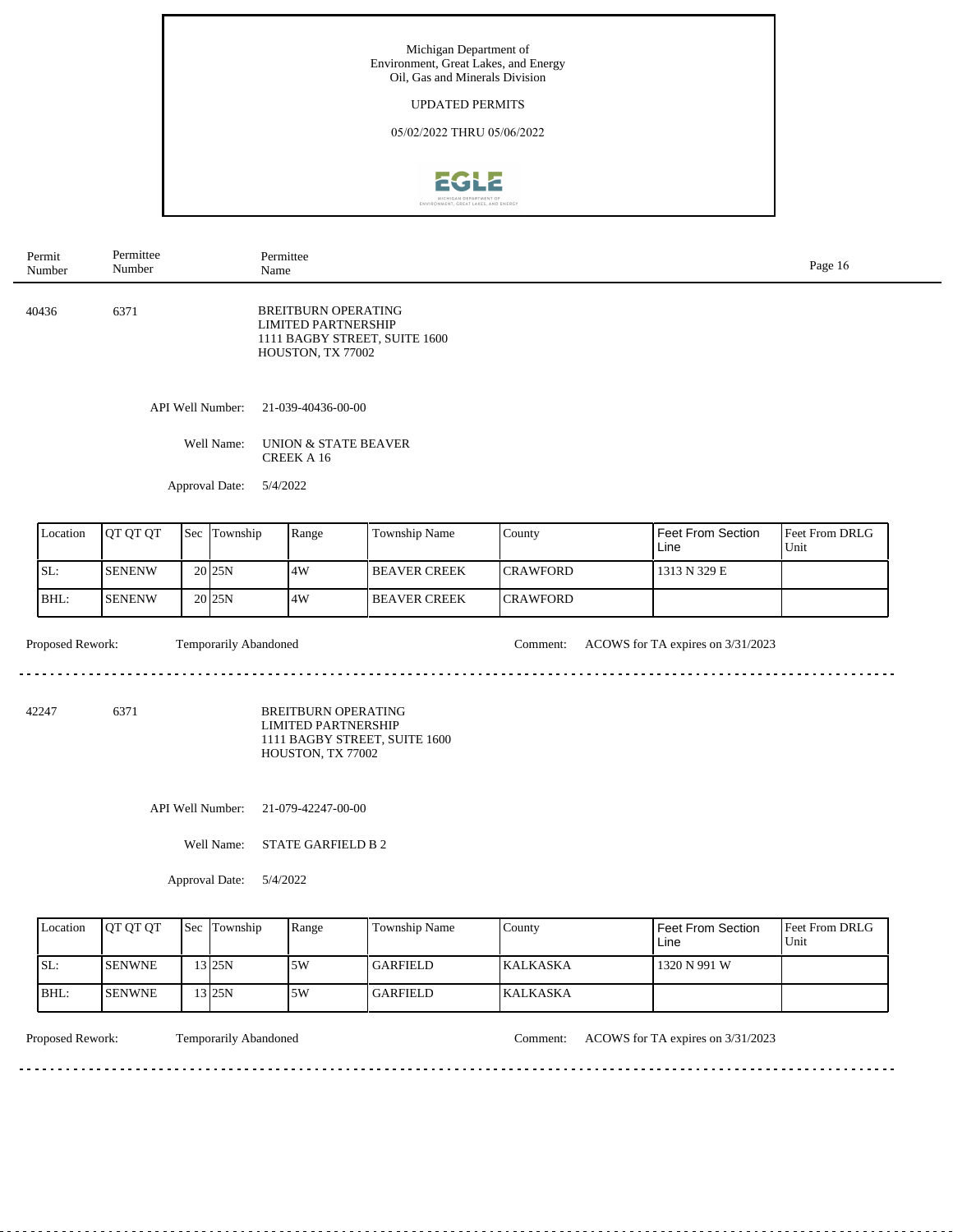

| Permit<br>Number         | Permittee<br>Number |     | Name                              | Permittee                                                                     |                                 |                             |                                   | Page 17                |
|--------------------------|---------------------|-----|-----------------------------------|-------------------------------------------------------------------------------|---------------------------------|-----------------------------|-----------------------------------|------------------------|
| 43474                    | 6371                |     |                                   | <b>BREITBURN OPERATING</b><br><b>LIMITED PARTNERSHIP</b><br>HOUSTON, TX 77002 | 1111 BAGBY STREET, SUITE 1600   |                             |                                   |                        |
|                          |                     |     | API Well Number:                  | 21-039-43474-00-00                                                            |                                 |                             |                                   |                        |
|                          |                     |     | Well Name:                        | STATE BEAVER CREEK C 5                                                        |                                 |                             |                                   |                        |
|                          |                     |     | Approval Date:                    | 5/4/2022                                                                      |                                 |                             |                                   |                        |
| Location                 | QT QT QT            | Sec | Township                          | Range                                                                         | Township Name                   | County                      | <b>Feet From Section</b><br>Line  | Feet From DRLG<br>Unit |
|                          |                     |     |                                   |                                                                               | <b>BEAVER CREEK</b>             | <b>CRAWFORD</b>             | 1283 N 1050 W                     |                        |
| SL:                      | <b>SENWSW</b>       |     | $21$ 25N                          | 4W                                                                            |                                 |                             |                                   |                        |
| BHL:<br>Proposed Rework: | <b>SENWSW</b>       |     | $21$ 25N<br>Temporarily Abandoned | 4W                                                                            | <b>BEAVER CREEK</b>             | <b>CRAWFORD</b><br>Comment: | ACOWS for TA expires on 3/31/2023 |                        |
|                          | 6371                |     |                                   | <b>BREITBURN OPERATING</b><br><b>LIMITED PARTNERSHIP</b><br>HOUSTON, TX 77002 | 1111 BAGBY STREET, SUITE 1600   |                             |                                   |                        |
|                          |                     |     | API Well Number:                  | 21-039-54813-00-00                                                            |                                 |                             |                                   |                        |
| 54813                    |                     |     | Well Name:                        |                                                                               | <b>STATE BEAVER CREEK D2-28</b> |                             |                                   |                        |
|                          |                     |     | Approval Date:                    | 5/4/2022                                                                      |                                 |                             |                                   |                        |
| Location                 | QT QT QT            | Sec | Township                          | Range                                                                         | Township Name                   | County                      | <b>Feet From Section</b><br>Line  | Unit                   |
| SL:                      | <b>NWSESW</b>       |     | 28 25N                            | 4W                                                                            | <b>BEAVER CREEK</b>             | <b>CRAWFORD</b>             | 807 S 1668 W                      | Feet From DRLG         |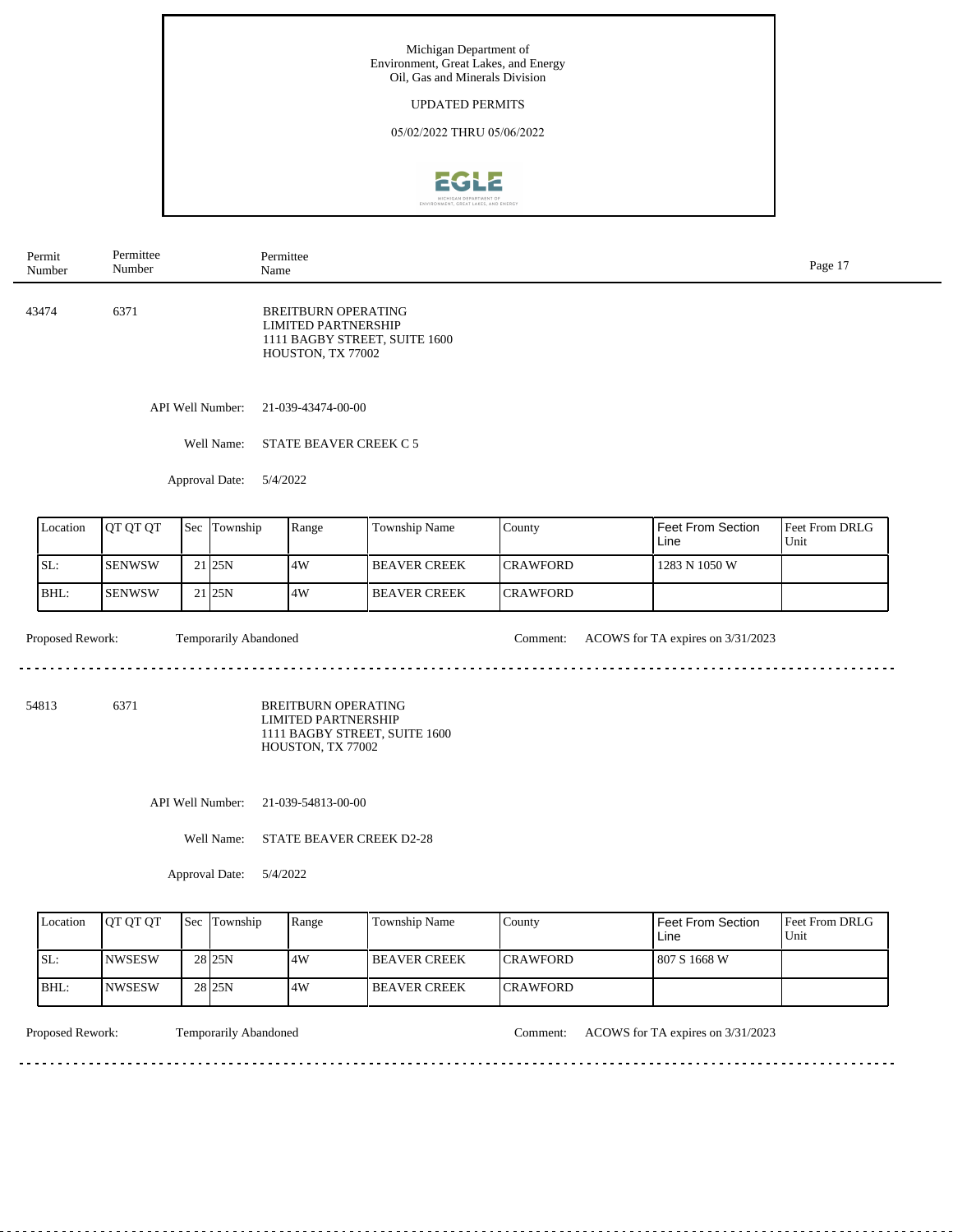

| Permit<br>Number                 | Permittee<br>Number                       |     | Name                  | Permittee                                                                     |                               |                 |                                   | Page 18                |
|----------------------------------|-------------------------------------------|-----|-----------------------|-------------------------------------------------------------------------------|-------------------------------|-----------------|-----------------------------------|------------------------|
| 6371<br>58355                    |                                           |     |                       | <b>BREITBURN OPERATING</b><br><b>LIMITED PARTNERSHIP</b><br>HOUSTON, TX 77002 | 1111 BAGBY STREET, SUITE 1600 |                 |                                   |                        |
|                                  |                                           |     | API Well Number:      | 21-079-58355-00-00                                                            |                               |                 |                                   |                        |
|                                  |                                           |     | Well Name:            | STATE GARFIELD A4-9 SWD                                                       |                               |                 |                                   |                        |
|                                  |                                           |     | Approval Date:        | 5/4/2022                                                                      |                               |                 |                                   |                        |
| Location                         | QT QT QT                                  | Sec | Township              | Range                                                                         | Township Name                 | County          | <b>Feet From Section</b><br>Line  | Feet From DRLG<br>Unit |
| SL:                              | <b>SENENE</b>                             |     | 9 25N                 | $5\mathrm{W}$                                                                 | <b>GARFIELD</b>               | <b>KALKASKA</b> | 1174 N 651 E                      |                        |
| BHL:                             | <b>SENENE</b>                             |     | 9 25N                 | 5W                                                                            | <b>GARFIELD</b>               | <b>KALKASKA</b> |                                   |                        |
| Proposed Rework:                 |                                           |     | Temporarily Abandoned |                                                                               |                               | Comment:        | ACOWS for TA expires on 3/31/2023 |                        |
| 59044                            | 6371                                      |     |                       | <b>BREITBURN OPERATING</b><br><b>LIMITED PARTNERSHIP</b><br>HOUSTON, TX 77002 | 1111 BAGBY STREET, SUITE 1600 |                 |                                   |                        |
|                                  |                                           |     | API Well Number:      | 21-079-59044-00-00                                                            |                               |                 |                                   |                        |
|                                  | Well Name:<br>STATE GARFIELD (DRZ3) B2-10 |     |                       |                                                                               |                               |                 |                                   |                        |
| Approval Date:<br>5/3/2022       |                                           |     |                       |                                                                               |                               |                 |                                   |                        |
| Location                         | QT QT QT                                  | Sec | Township              | Range                                                                         | Township Name                 | County          | Feet From Section<br>Line         | Feet From DRLG<br>Unit |
| SL:<br>$10$ 25N<br><b>NWSENW</b> |                                           |     |                       | $5\mathrm{W}$                                                                 | <b>GARFIELD</b>               | <b>KALKASKA</b> | 1788 N 1800 W                     | 470 N 470 W            |
| 10 25N<br>BHL:<br><b>NWSENW</b>  |                                           |     |                       | 5W                                                                            | <b>GARFIELD</b>               | KALKASKA        |                                   |                        |

<u>. . . . . . . . . . .</u>

 $-$ 

Proposed Rework: Temporarily Abandoned Comment: ACOWS for TA expires on 3/31/2024

<u>. . . . . . . . . . . . . . . . .</u>

<u>. . . . . . . . .</u>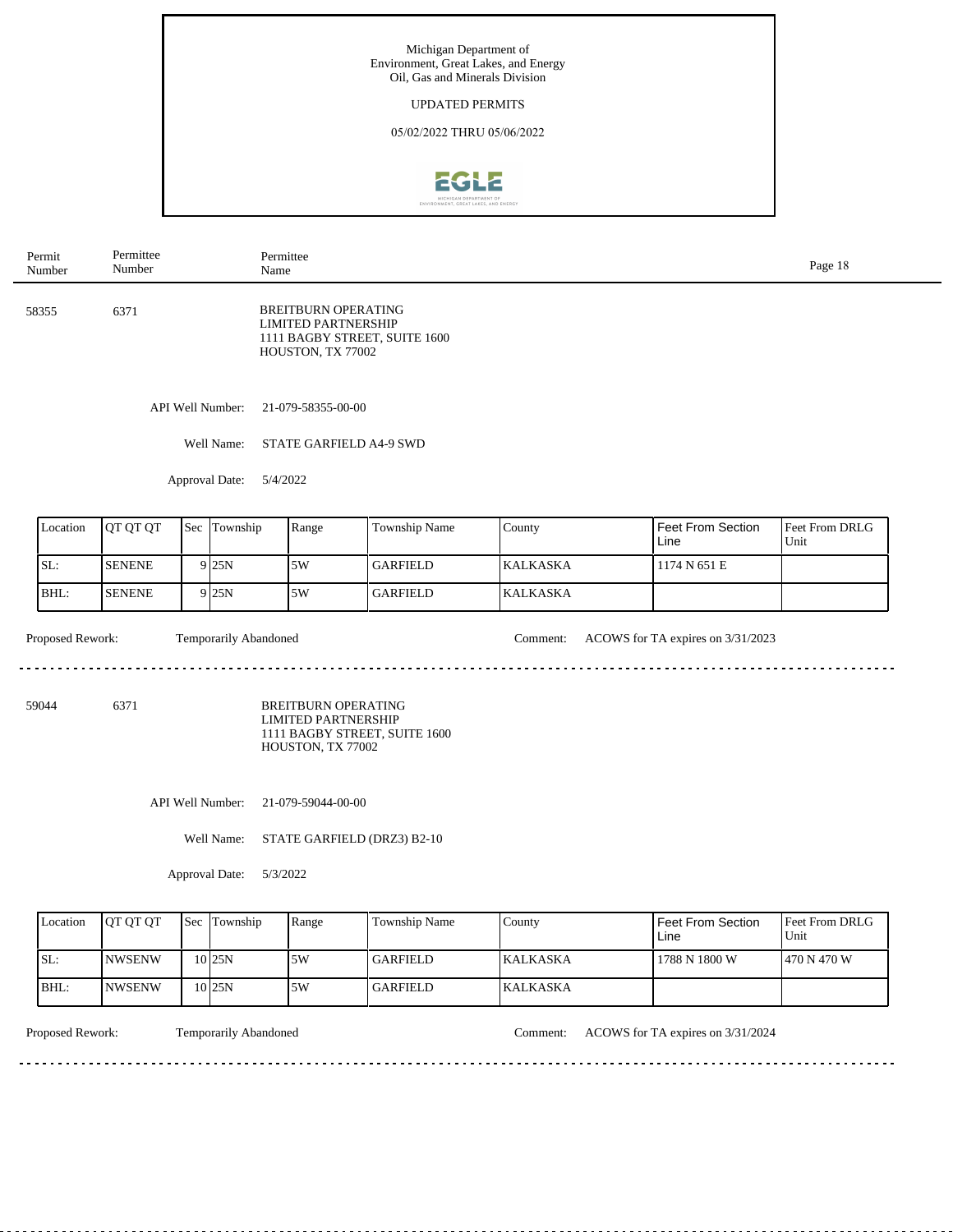

| Permit<br>Number                                                                           | Permittee<br>Number            |     | Name         | Permittee                                                                                                      |                               |                 |                           | Page 19                |  |
|--------------------------------------------------------------------------------------------|--------------------------------|-----|--------------|----------------------------------------------------------------------------------------------------------------|-------------------------------|-----------------|---------------------------|------------------------|--|
| 6371<br>59157                                                                              |                                |     |              | <b>BREITBURN OPERATING</b><br><b>LIMITED PARTNERSHIP</b><br>HOUSTON, TX 77002                                  | 1111 BAGBY STREET, SUITE 1600 |                 |                           |                        |  |
|                                                                                            | API Well Number:<br>Well Name: |     |              | 21-039-59157-00-00<br>STATE BEAVER CREEK (DRZ3)<br>D4-27                                                       |                               |                 |                           |                        |  |
|                                                                                            |                                |     |              |                                                                                                                |                               |                 |                           |                        |  |
| Approval Date:                                                                             |                                |     |              | 5/4/2022                                                                                                       |                               |                 |                           |                        |  |
| Location                                                                                   | QT QT QT                       | Sec | Township     | Range                                                                                                          | Township Name                 | County          | Feet From Section<br>Line | Feet From DRLG<br>Unit |  |
| SL:                                                                                        | <b>NWSESE</b>                  |     | 27 25N       | 4W                                                                                                             | <b>BEAVER CREEK</b>           | <b>CRAWFORD</b> | 669 S 1162 E              |                        |  |
| BHL:                                                                                       | <b>NWSESE</b>                  |     | 27 25N       | 4W                                                                                                             | <b>BEAVER CREEK</b>           | <b>CRAWFORD</b> |                           |                        |  |
| Proposed Rework:<br>Temporarily Abandoned<br>ACOWS for TA expires on 3/31/2023<br>Comment: |                                |     |              |                                                                                                                |                               |                 |                           |                        |  |
| 6371<br>59180                                                                              |                                |     |              | <b>BREITBURN OPERATING</b><br><b>LIMITED PARTNERSHIP</b><br>1111 BAGBY STREET, SUITE 1600<br>HOUSTON, TX 77002 |                               |                 |                           |                        |  |
| API Well Number:<br>21-079-59180-00-00                                                     |                                |     |              |                                                                                                                |                               |                 |                           |                        |  |
| Well Name:<br>STATE GARFIELD (RICHFIELD)<br>$D3-9$                                         |                                |     |              |                                                                                                                |                               |                 |                           |                        |  |
| 5/4/2022<br>Approval Date:                                                                 |                                |     |              |                                                                                                                |                               |                 |                           |                        |  |
| Location                                                                                   | QT QT QT                       |     | Sec Township | Range                                                                                                          | Township Name                 | County          | Feet From Section<br>Line | Feet From DRLG<br>Unit |  |
| SL:                                                                                        | <b>NWSWSE</b>                  |     | 9 25N        | 5W                                                                                                             | <b>GARFIELD</b>               | <b>KALKASKA</b> | 934 S 2246 E              | 383 N 410 W            |  |
| BHL:                                                                                       | <b>NWSWSE</b>                  |     | 9 25N        | 5W                                                                                                             | <b>GARFIELD</b>               | <b>KALKASKA</b> |                           |                        |  |

Proposed Rework: Temporarily Abandoned Comment: ACOWS for TA expires on 3/31/2023

 $- - - - - -$ 

 $\sim$   $\sim$   $\sim$